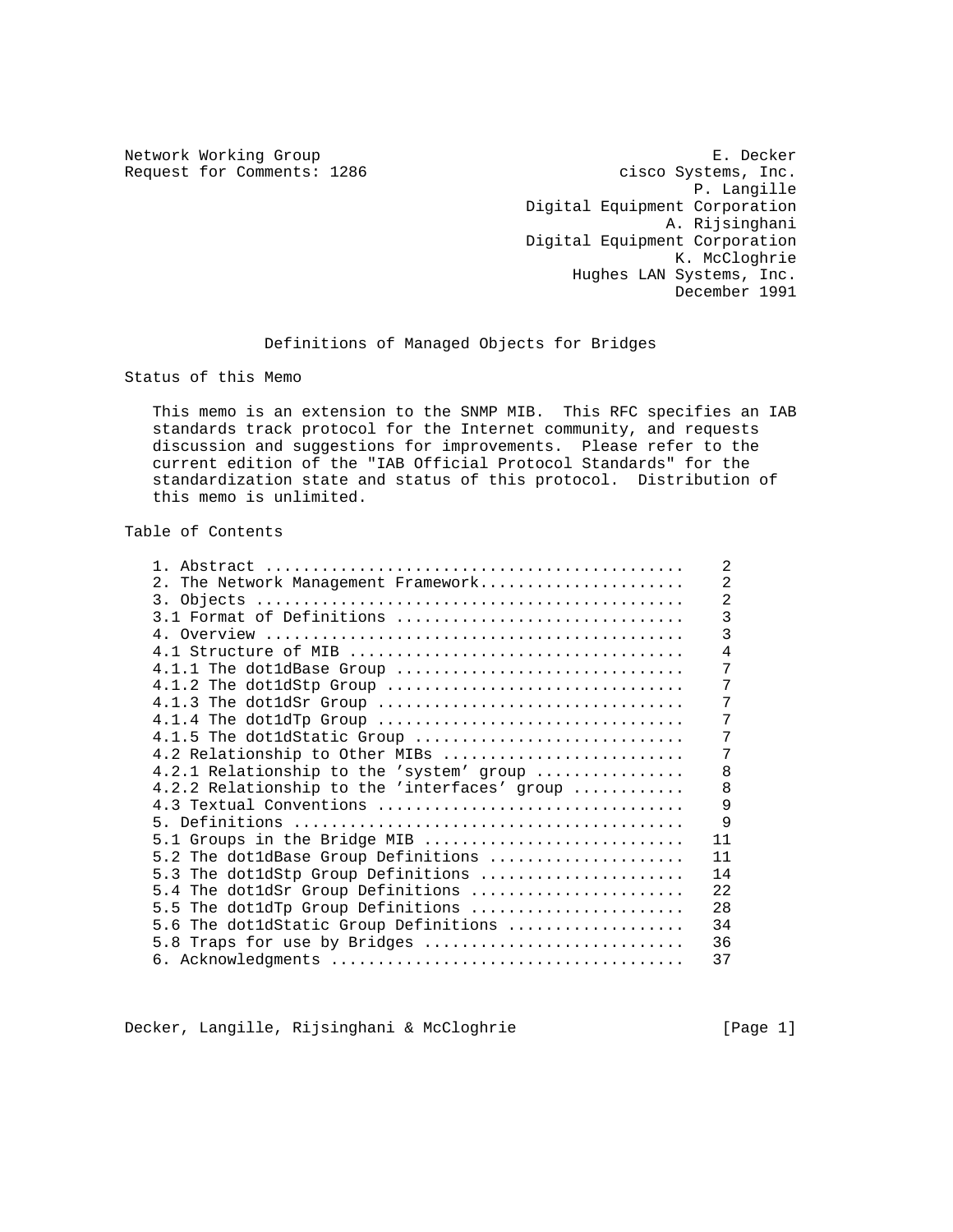|  | 38 |
|--|----|
|  |    |
|  |    |

# 1. Abstract

 This memo defines a portion of the Management Information Base (MIB) for use with network management protocols in TCP/IP based internets. In particular it defines objects for managing bridges based on the IEEE 802.1d draft standard between Local Area Network (LAN) segments. Provisions are made for support of transparent and source route bridging. Provisions are also made so that these objects apply to bridges connected by subnetworks other than LAN segments.

2. The Network Management Framework

 The Internet-standard Network Management Framework consists of three components. They are:

 RFC 1155 which defines the SMI, the mechanisms used for describing and naming objects for the purpose of management. RFC 1212 defines a more concise description mechanism, which is wholly consistent with the SMI.

 RFC 1156 which defines MIB-I, the core set of managed objects for the Internet suite of protocols. RFC 1213, defines MIB-II, an evolution of MIB-I based on implementation experience and new operational requirements.

 RFC 1157 which defines the SNMP, the protocol used for network access to managed objects.

 The Framework permits new objects to be defined for the purpose of experimentation and evaluation.

# 3. Objects

 Managed objects are accessed via a virtual information store, termed the Management Information Base or MIB. Objects in the MIB are defined using the subset of Abstract Syntax Notation One (ASN.1) [7] defined in the SMI. In particular, each object has a name, a syntax, and an encoding. The name is an object identifier, an administratively assigned name, which specifies an object type. The object type together with an object instance serves to uniquely identify a specific instantiation of the object. For human convenience, we often use a textual string, termed the OBJECT DESCRIPTOR, to also refer to the object type.

Decker, Langille, Rijsinghani & McCloghrie [Page 2]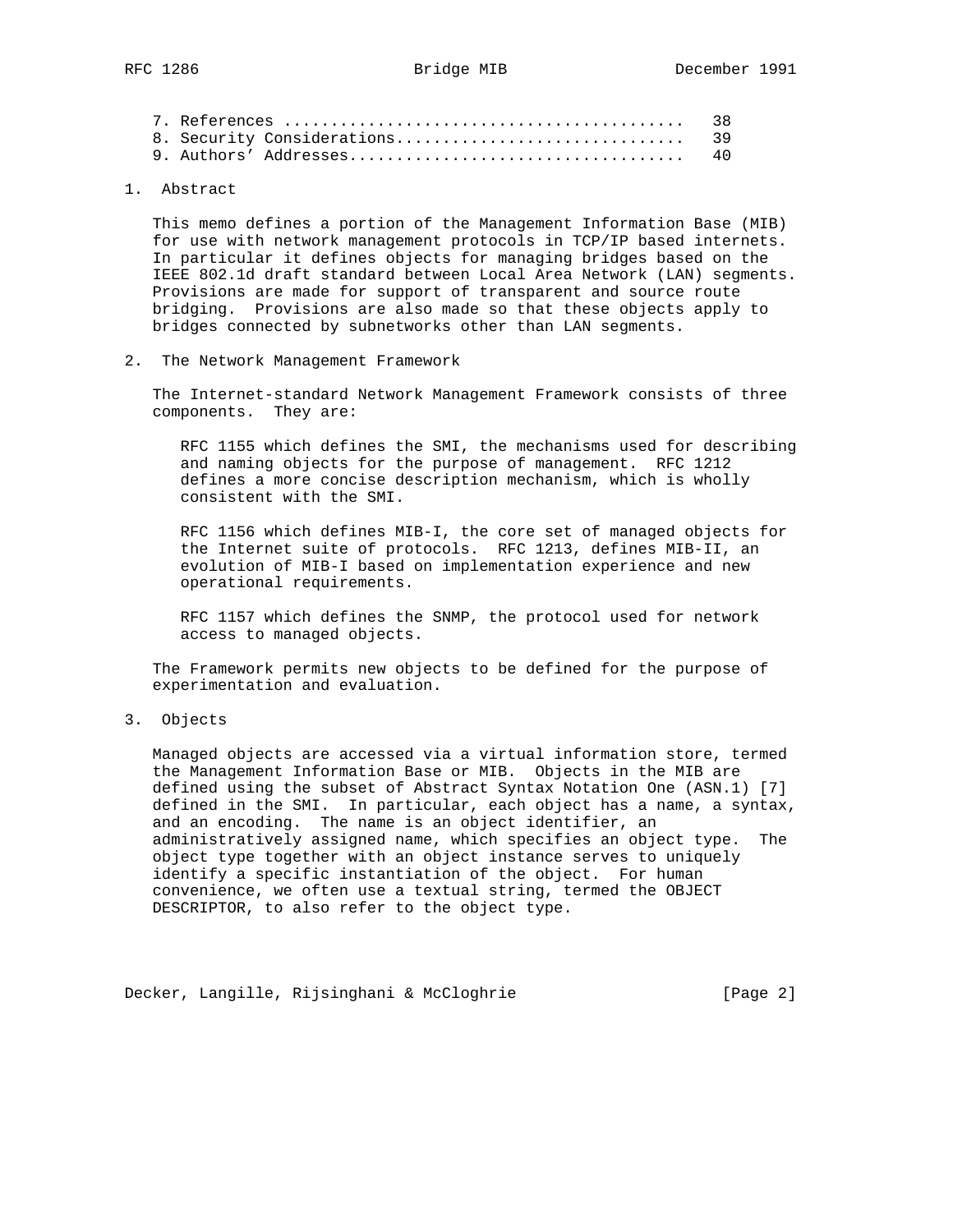The syntax of an object type defines the abstract data structure corresponding to that object type. The ASN.1 language is used for this purpose. However, the SMI [3] purposely restricts the ASN.1 constructs which may be used. These restrictions are explicitly made for simplicity.

 The encoding of an object type is simply how that object type is represented using the object type's syntax. Implicitly tied to the notion of an object type's syntax and encoding is how the object type is represented when being transmitted on the network.

 The SMI specifies the use of the basic encoding rules of ASN.1 [8], subject to the additional requirements imposed by the SNMP.

3.1. Format of Definitions

 Section 5 contains the specification of all object types contained in this MIB module. The object types are defined using the conventions defined in the SMI, as amended by the extensions specified in [9,10].

4. Overview

 A common device present in many networks is the Bridge. This device is used to connect Local Area Network segments below the network layer. There are two major modes defined for this bridging; transparent and source route. The transparent method of bridging is defined in the draft IEEE 802.1d specification [11]. Source route bridging has been defined by I.B.M. and is described in the Token Ring Architecture Reference [12]. IEEE 802.1d is currently working on combining the source route and transparent techniques in a compatible fashion. This memo defines those objects needed for the management of a bridging entity operating in one of these modes.

 To be consistent with IAB directives and good engineering practice, an explicit attempt was made to keep this MIB as simple as possible. This was accomplished by applying the following criteria to objects proposed for inclusion:

- (1) Start with a small set of essential objects and add only as further objects are needed.
- (2) Require objects be essential for either fault or configuration management.
- (3) Consider evidence of current use and/or utility.
- (4) Limit the total of objects.

Decker, Langille, Rijsinghani & McCloghrie [Page 3]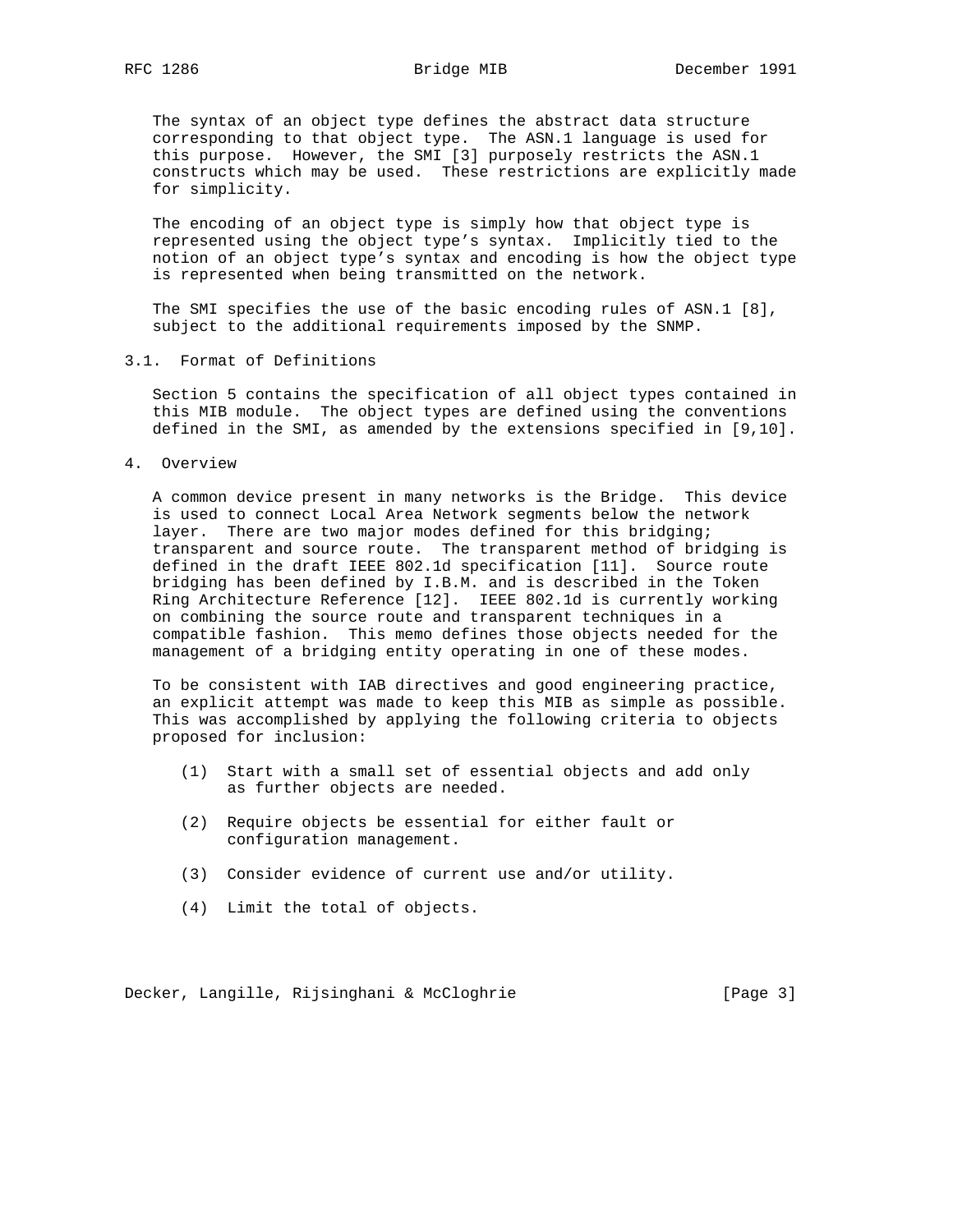(5) Exclude objects which are simply derivable from others in this or other MIBs.

 (6) Avoid causing critical sections to be heavily instrumented. The guideline that was followed is one counter per critical section per layer.

4.1. Structure of MIB

 Objects in this MIB are arranged into groups. Each group is organized as a set of related objects. The overall structure and assignment of objects to their groups is shown below. Where appropriate the corresponding IEEE 802.1d [11] management object name is also included.

| dot1dBridge             |                          |
|-------------------------|--------------------------|
| dot1dBase               |                          |
| BridgeAddress           | Bridge.BridgeAddress     |
| NumPorts                | Bridge.NumberOfPorts     |
| Type                    |                          |
| PortTable               |                          |
| Port                    | BridgePort.PortNumber    |
| IfIndex                 |                          |
| Circuit                 |                          |
| DelayExceededDiscards   | .DiscardTransitDelay     |
| MtuExceededDiscards     | .DiscardOnError          |
| dotldStp                |                          |
| ProtocolSpecification   |                          |
| Priority                | SpanningTreeProtocol     |
|                         | .BridgePriority          |
| TimeSinceTopologyChange | .TimeSinceTopologyChange |
| TopChanges              | .TopologyChangeCount     |
| DesignatedRoot          | .DesignatedRoot          |
| RootCost                | .RootCost                |
| RootPort                | .RootPort                |
| MaxAge                  | .MaxAge                  |
| HelloTime               | .HelloTime               |
| HoldTime                | .HoldTime                |
| ForwardDelay            | .ForwardDelay            |
| BridgeMaxAge            | .BridgeMaxAge            |
| BridgeHelloTime         | .BridgeHelloTime         |
| BridgeForwardDelay      | .BridgeForwardDelay      |
| PortTable               |                          |
| Port                    | SpanningTreeProtocolPort |
|                         | .PortNumber              |
| Priority                | .PortPriority            |
|                         |                          |

Bridge MIB Name **IEEE 802.1d Name** 

Decker, Langille, Rijsinghani & McCloghrie [Page 4]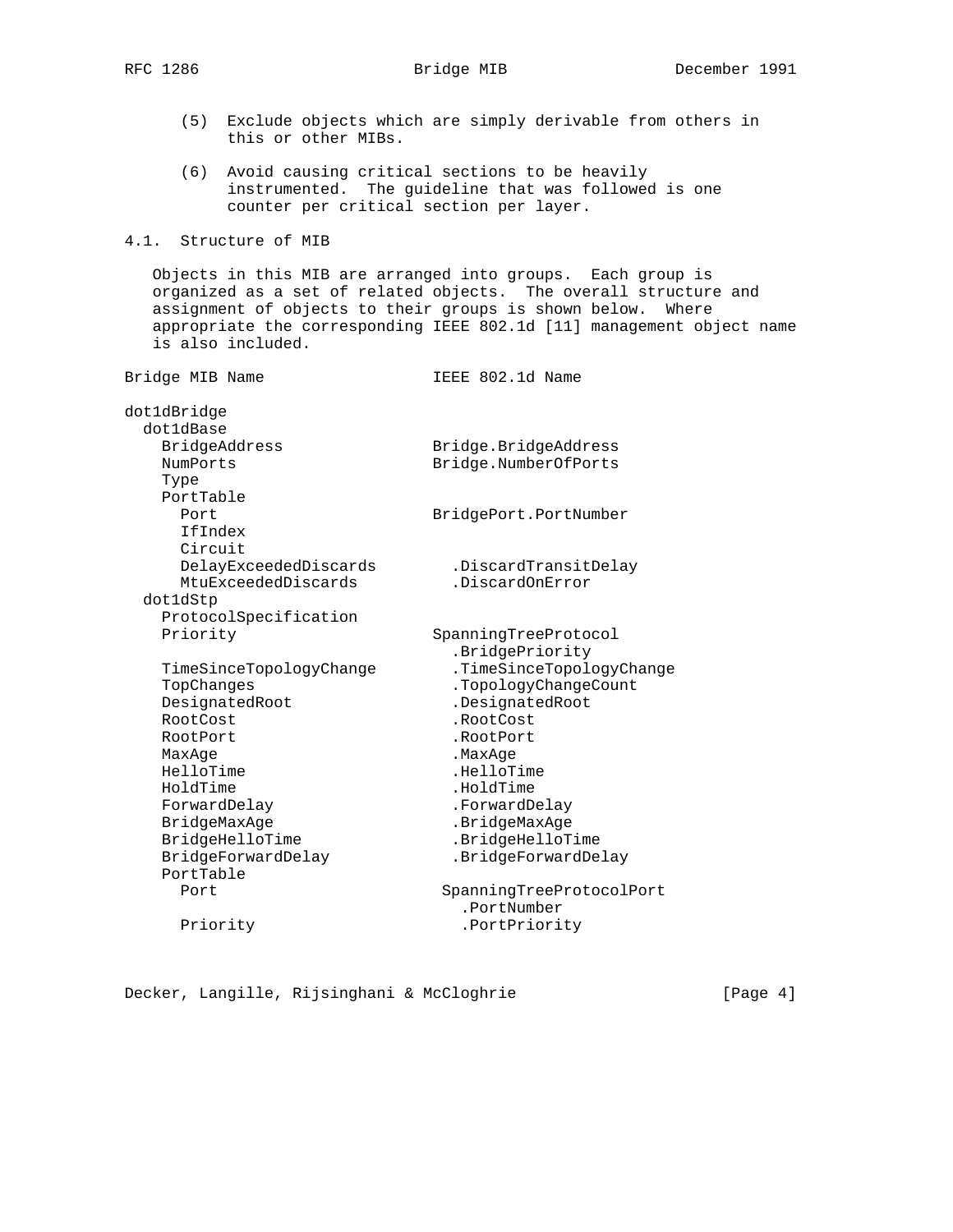State . SpanningTreeState Enable PathCost .PortPathCost<br>DesignatedRoot .DesignatedRoot DesignatedRoot<br>PesignatedCost DesignatedCost .DesignatedCost DesignatedBridge .DesignatedBridge DesignatedPort .DesignatedPort ForwardTransitions dot1dSr PortTable Port HopCount SourceRoutingPort .PortHopCount LocalSegment .SegmentNumber BridgeNum .BridgeNumber TargetSegment LargestFrame .LargestFrameSize STESpanMode .LimitedBroadcastMode SpecInFrames BridgePort .ValidSRFramesReceived SpecOutFrames .ValidSRForwardedOutbound ApeInFrames ApeOutFrames .BroadcastFramesForwarded SteInFrames SteOutFrames .BroadcastFramesForwarded SegmentMismatchDiscards .DiscardInvalidRI DuplicateSegmentDiscards .LanIdMismatch HopCountExceededDiscards .FramesDiscardedHopCountExceeded dot1dTp LearnedEntryDiscards BridgeFilter.DatabaseSize .NumDynamic,NumStatic AgingTime BridgeFilter.AgingTime FdbTable Address Status Port PortTable Port MaxInfo InFrames BridgePort.FramesReceived OutFrames .ForwardOutbound InDiscards .DiscardInbound dot1dStatic StaticTable Address ReceivePort AllowedToGoTo

Decker, Langille, Rijsinghani & McCloghrie [Page 5]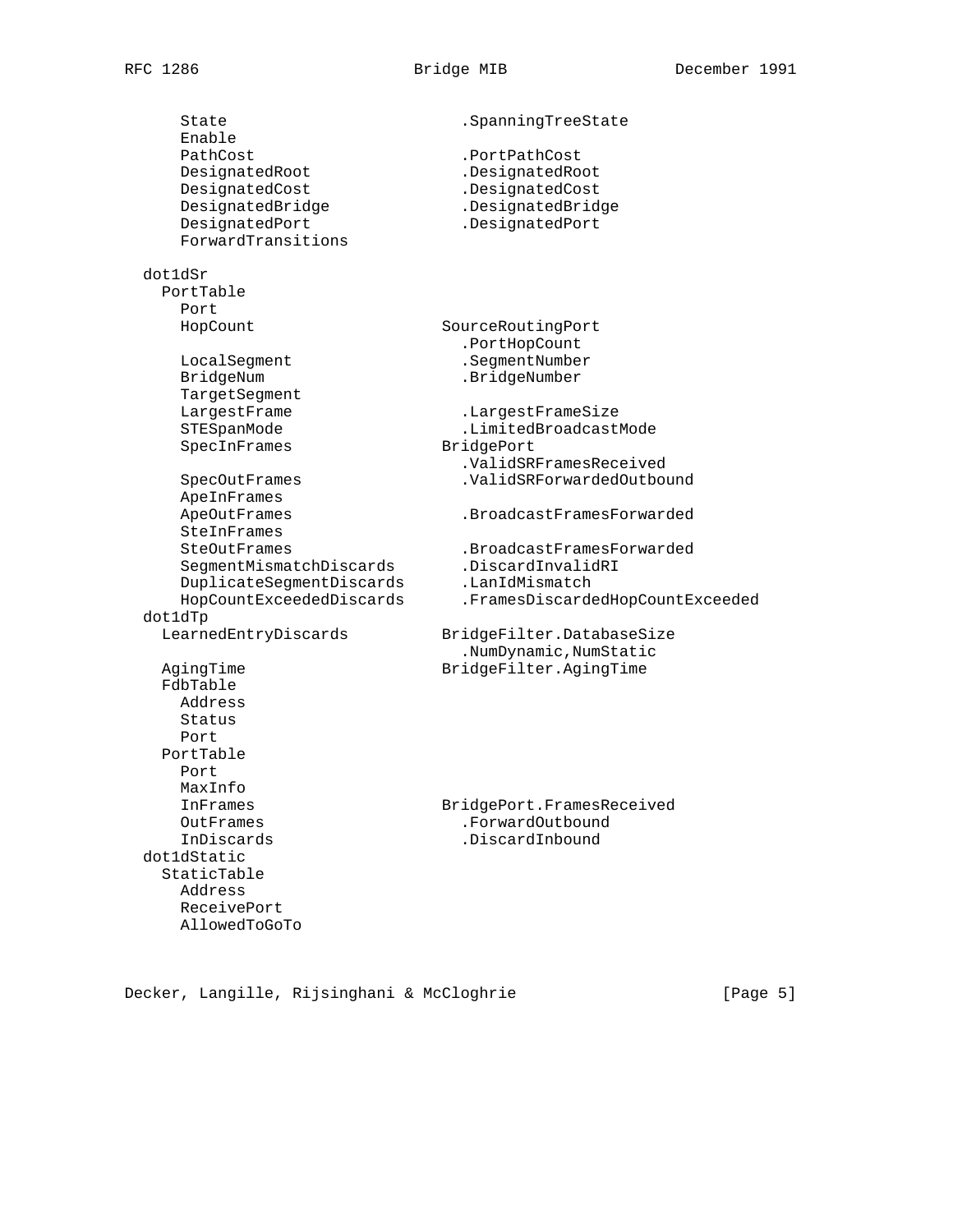### Status

 The following IEEE 802.1d management objects have not been included in the Bridge MIB for the indicated reasons.

IEEE 802.1d Object Disposition Bridge.BridgeName Same as sysDescr (MIB II) Bridge.BridgeUpTime **Same as sysUpTime** (MIB II) Bridge.PortAddresses Same as ifPhysAddress (MIB II) BridgePort.PortName Same as ifDescr (MIB II) BridgePort.PortType Same as ifType (MIB II) BridgePort.RoutingType Derivable from the implemented groups SpanningTreeProtocol .BridgeIdentifier Combination of dot1dStpPriority and dot1dBaseBridgeAddress .TopologyChange Since this is transitory, it is not considered useful. SpanningTreeProtocolPort .Uptime Same as ifLastChange (MIB II) .PortIdentifier Combination of dot1dStpPortNum and dot1dStpPortPriority .TopologyChangeAcknowledged Since this is transitory, it is not considered useful. .DiscardLackOfBuffers Redundant Transmission Priority These objects are not required as per the Pics Proforma and not considered useful. .TransmissionPriorityName .OutboundUserPriority .OutboundAccessPriority SourceRoutingPort The Source Routing Supplement, at the time of this writing, is not stable. The following objects were NOT included in this MIB because they are redundant or not considered useful. .LimitedBroadcastEnable BridgePort.DupLanIdOrTreeError .DiscardLackOfBuffers .DiscardErrorDetails .DiscardTargetLANInoperable

Decker, Langille, Rijsinghani & McCloghrie (Page 6)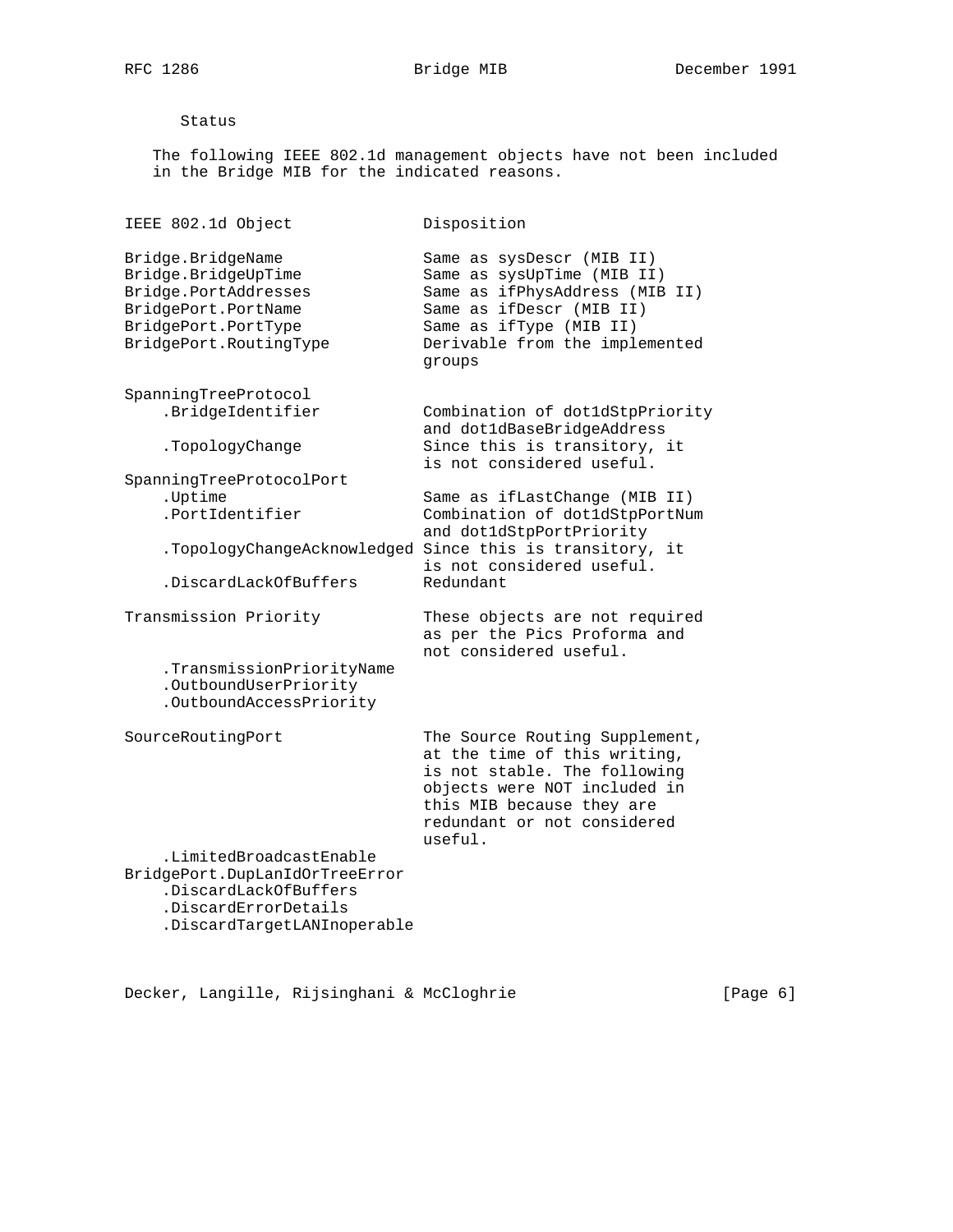.ValidSRDiscardedInbound .BroadcastBytesForwarded .NonBroadcastBytesForwarded .FramesNotReceivedDueToCongestion .FramesDiscardedDueToInternalError

## 4.1.1. The dot1dBase Group

 This mandatory group contains the objects which are applicable to all types of bridges.

## 4.1.2. The dot1dStp Group

 This group contains the objects that denote the bridge's state with respect to the Spanning Tree Protocol. If a node does not implemented the Spanning Tree Protocol, this group will not be implemented. This group is applicable to any transparent only, source route, or SRT bridge which implements the Spanning Tree Protocol.

### 4.1.3. The dot1dSr Group

 This group contains the objects that describe the entity's state with respect to source route bridging. If source routing is not supported this group will not be implemented. This group is applicable to source route only, and SRT bridges.

### 4.1.4. The dot1dTp Group

 This group contains objects that describe the entity's state with respect to transparent bridging. If transparent bridging is not supported this group will not be implemented. This group is applicable to transparent only and SRT bridges.

# 4.1.5. The dot1dStatic Group

 This group contains objects that describe the entity's state with respect to destination-address filtering. If destination-address filtering is not supported this group will not be implemented. This group is applicable to any type of bridge which performs destination-address filtering.

### 4.2. Relationship to Other MIBs

 As described above, some IEEE 802.1d management objects have not been included in this MIB because they overlap with objects in other MIBs applicable to a bridge implementing this MIB. In particular, it is assumed that a bridge implementing this MIB will also implement (at

Decker, Langille, Rijsinghani & McCloghrie [Page 7]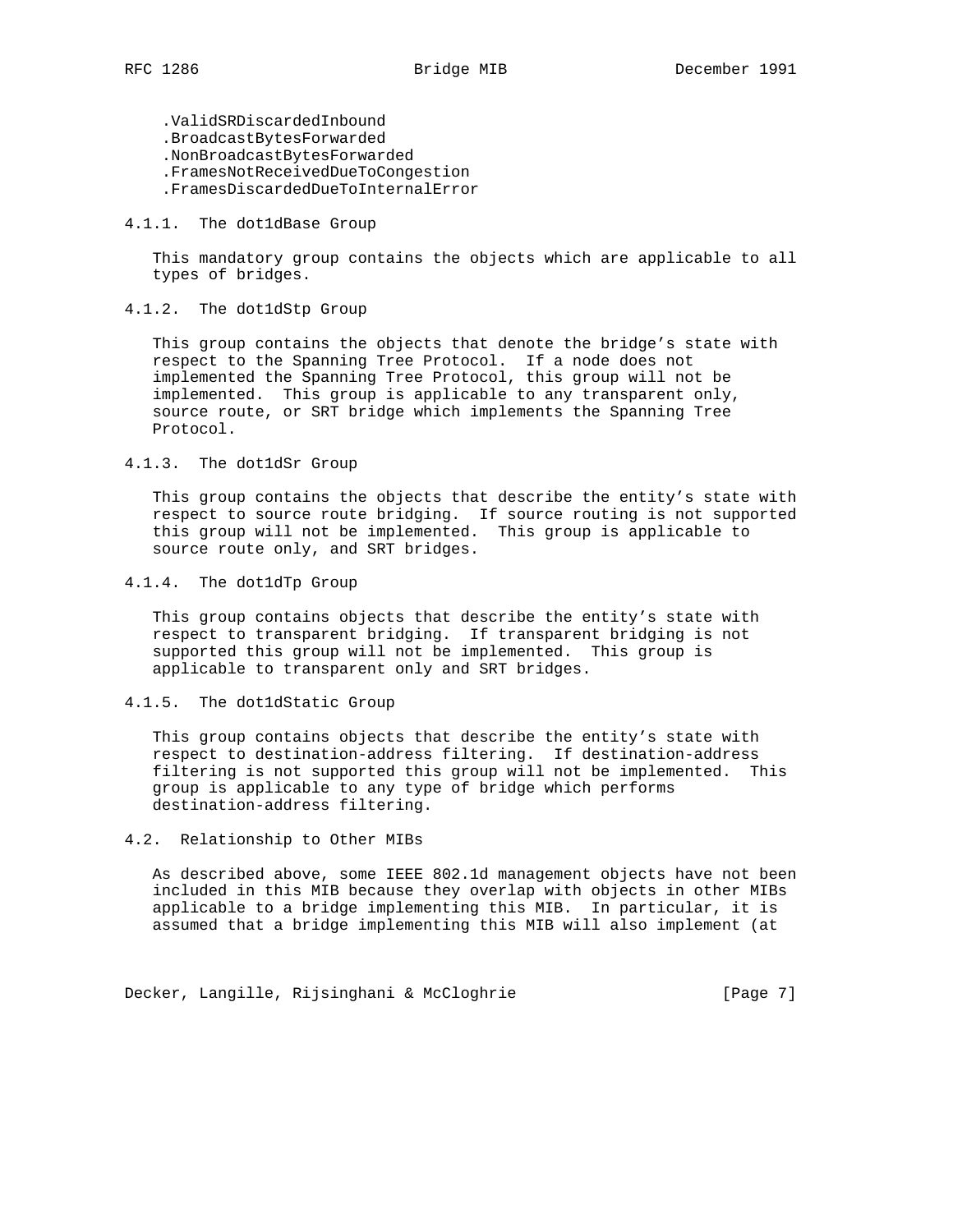least) the 'system' group and the 'interfaces' group defined in MIB- II [6].

4.2.1. Relationship to the 'system' group

 In MIB-II, the 'system' group is defined as being mandatory for all systems such that each managed entity contains one instance of each object in the 'system' group. Thus, those objects apply to the entity as a whole irrespective of whether the entity's sole functionality is bridging, or whether bridging is only a subset of the entity's functionality.

## 4.2.2. Relationship to the 'interfaces' group

 In MIB-II, the 'interfaces' group is defined as being mandatory for all systems and contains information on an entity's interfaces, where each interface is thought of as being attached to a 'subnetwork'. (Note that this term is not to be confused with 'subnet' which refers to an addressing partitioning scheme used in the Internet suite of protocols.) The term 'segment' is used in this memo to refer to such a subnetwork, whether it be an Ethernet segment, a 'ring', a WAN link, or even an X.25 virtual circuit.

 Implicit in this Bridge MIB is the notion of ports on a bridge. Each of these ports is associated with one interface of the 'interfaces' group, and in most situations, each port is associated with a different interface. However, there are situations in which multiple ports are associated with the same interface. An example of such a situation would be several ports each corresponding one-to-one with several X.25 virtual circuits but all on the same interface.

 Each port is uniquely identified by a port number. A port number has no mandatory relationship to an interface number, but in the simple case a port number will have the same value as the corresponding interface's interface number. Port numbers are in the range (1..dot1dBaseNumPorts).

 Some entities perform other functionality as well as bridging through the sending and receiving of data on their interfaces. In such situations, only a subset of the data sent/received on an interface is within the domain of the entity's bridging functionality. This subset is considered to be delineated according to a set of protocols, with some protocols being bridged, and other protocols not being bridged. For example, in an entity which exclusively performed bridging, all protocols would be considered as being bridged, whereas in an entity which performed IP routing on IP datagrams and only bridged other protocols, only the non-IP data would be considered as being bridged.

Decker, Langille, Rijsinghani & McCloghrie [Page 8]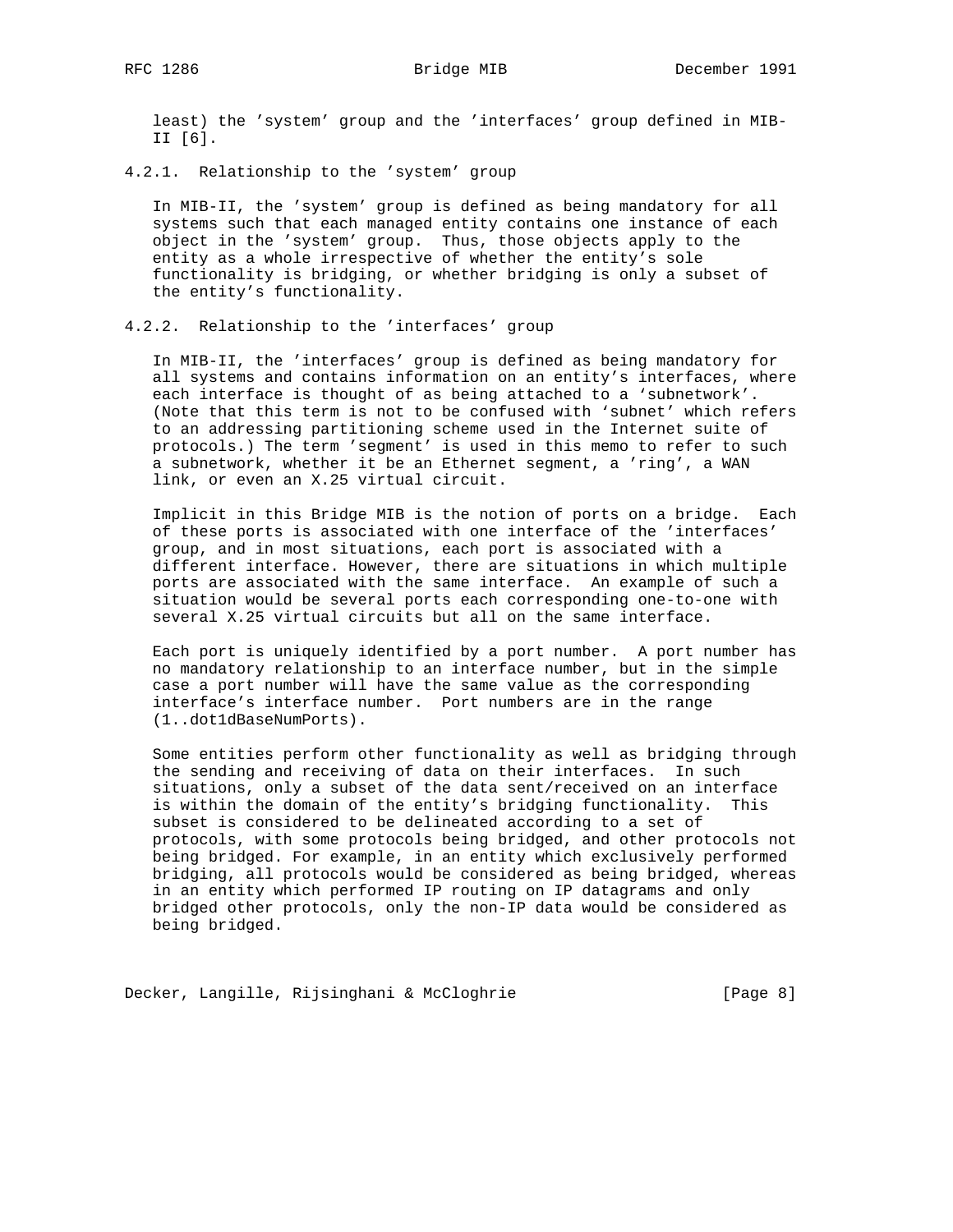Thus, this Bridge MIB (and in particular, its counters) are applicable only to that subset of the data on an entity's interfaces which is sent/received for a protocol being bridged. All such data is sent/received via the ports of the bridge.

# 4.3. Textual Conventions

 The datatypes, MacAddress, BridgeId and Timeout, are used as textual conventions in this document. These textual conventions have NO effect on either the syntax nor the semantics of any managed object. Objects defined using these conventions are always encoded by means of the rules that define their primitive type. Hence, no changes to the SMI or the SNMP are necessary to accommodate these textual conventions which are adopted merely for the convenience of readers.

### 5. Definitions

RFC1286-MIB DEFINITIONS ::= BEGIN

IMPORTS

 Counter, Gauge, TimeTicks FROM RFC1155-SMI mib-2 FROM RFC1213-MIB OBJECT-TYPE FROM RFC-1212 TRAP-TYPE FROM RFC-1215;

 -- All representations of MAC addresses in this MIB Module use, -- as a textual convention (i.e. this convention does not affect -- their encoding), the data type: MacAddress ::= OCTET STRING (SIZE (6)) -- a 6 octet address in -- the "canonical" order -- defined by IEEE 802.1a, i.e., as if it were transmitted least -- significant bit first, even though 802.5 (in contrast to other -- 802.x protocols) requires MAC addresses to be transmitted most -- significant bit first. -- -- 16-bit addresses, if needed, are represented by setting their -- upper 4 octets to all 0's, i.e., AAFF would be represented -- as 00000000AAFF.

 -- Similarly, all representations of Bridge-Id in this MIB Module -- use, as a textual convention (i.e. this convention does not affect -- their encoding), the data type:

Decker, Langille, Rijsinghani & McCloghrie [Page 9]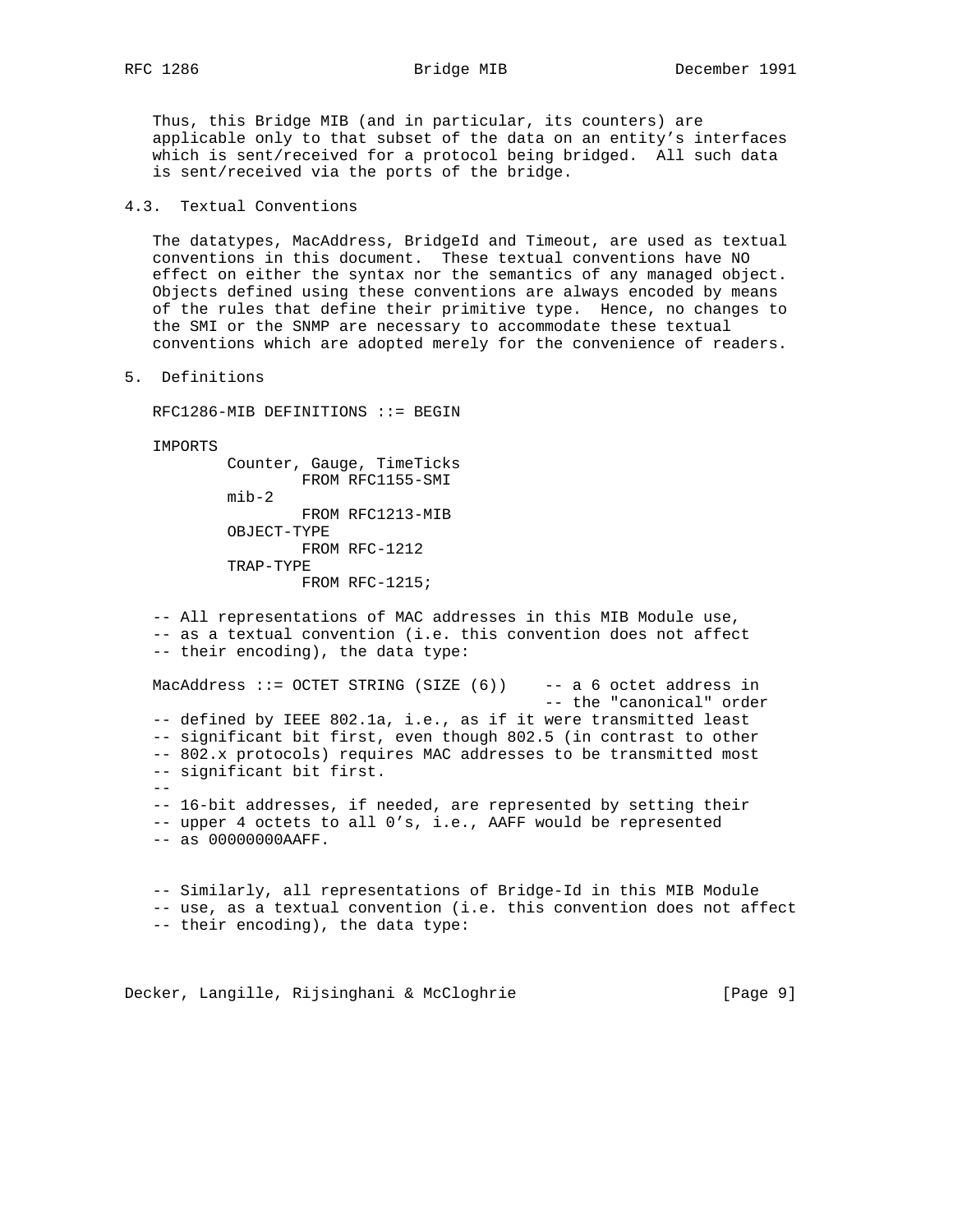BridgeId ::= OCTET STRING (SIZE (8)) -- the Bridge-Identifier as -- used in the Spanning Tree -- Protocol to uniquely identify a bridge. Its first two octets -- (in network byte order) contain a priority value and its last -- 6 octets contain the MAC address used to refer to a bridge in a -- unique fashion (typically, the numerically smallest MAC address -- of all ports on the bridge). -- Several objects in this MIB module represent values of timers -- used by the Spanning Tree Protocol. In this MIB, these timers -- have values in units of hundreths of a second (i.e. 1/100 secs). -- These timers, when stored in a Spanning Tree Protocol's BPDU, -- are in units of 1/256 seconds. Note, however, that 802.1d/D9 -- specifies a settable granularity of no more than 1 second for -- these timers. To avoid ambiguity, a data type is defined here -- as a textual convention and all representation of these timers -- in this MIB module are defined using this data type. An algorithm -- is also defined for converting between the different units, to -- ensure a timer's value is not distorted by multiple conversions. -- The data type is: Timeout  $::=$  INTEGER  $--$  a STP timer in units of  $1/100$  seconds -- To convert a Timeout value into a value in units of -- 1/256 seconds, the following algorithm should be used:  $-$  -- b = floor( (n \* 256) / 100) -- -- where: -- floor = quotient [ignore remainder] -- n is the value in 1/100 second units -- b is the value in 1/256 second units  $--$  -- To convert the value from 1/256 second units back to -- 1/100 seconds, the following algorithm should be used:  $--$  n = ceiling( (b \* 100) / 256)  $- -$  -- where: -- ceiling = quotient [if remainder is 0], or -- quotient + 1 [if remainder is non-zero] -- n is the value in 1/100 second units -- b is the value in 1/256 second units  $- -$  -- Note: it is important that the arithmetic operations are done -- in the order specified (i.e., multiply first, divide second). dot1dBridge OBJECT IDENTIFIER  $::= \{ mb-2 17 \}$ 

Decker, Langille, Rijsinghani & McCloghrie [Page 10]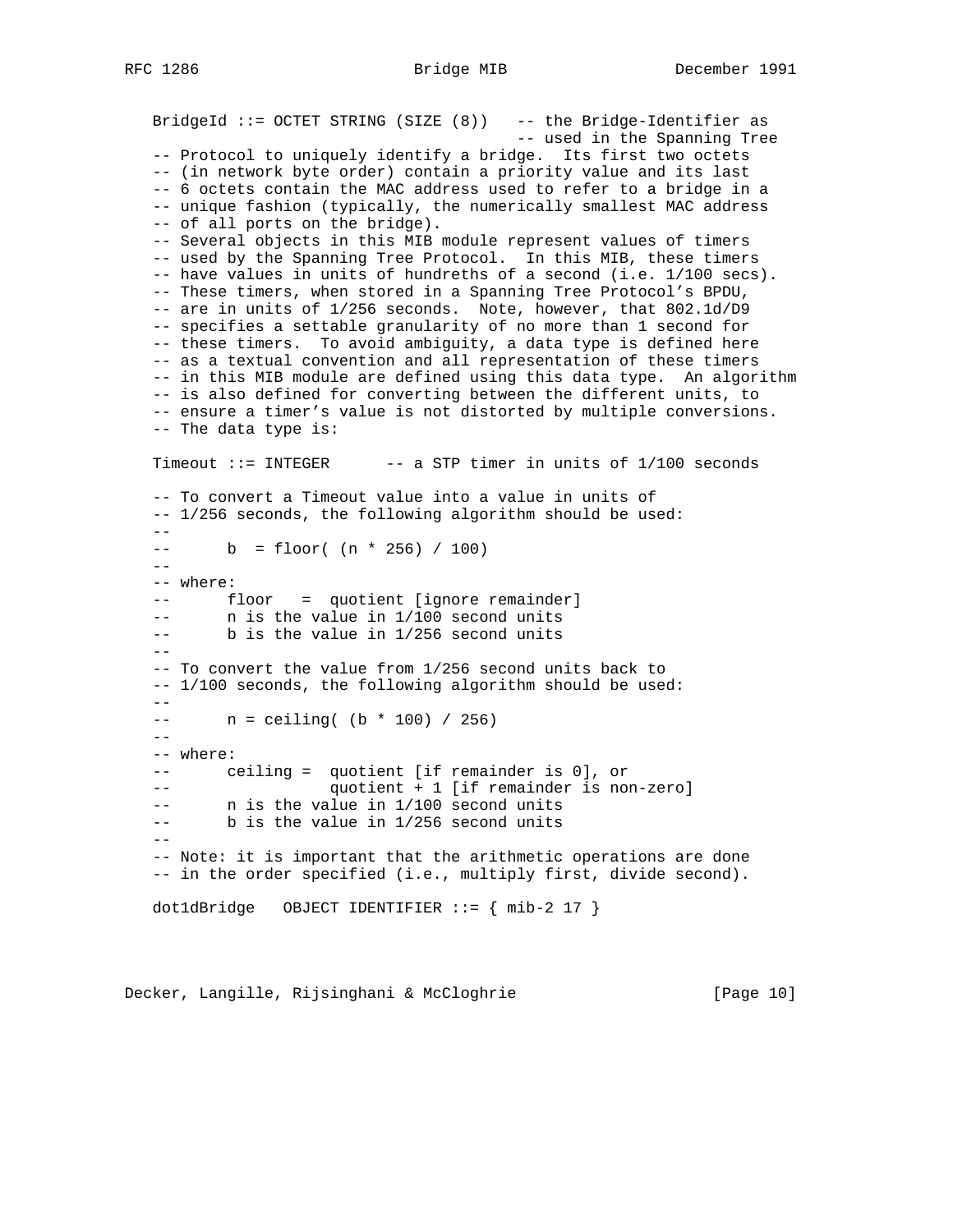-- groups in the Bridge MIB dot1dBase OBJECT IDENTIFIER ::= { dot1dBridge 1 } dot1dStp OBJECT IDENTIFIER ::= { dot1dBridge 2 } dot1dSr OBJECT IDENTIFIER ::= { dot1dBridge 3 } dot1dTp OBJECT IDENTIFIER ::= { dot1dBridge 4 } dot1dStatic OBJECT IDENTIFIER  $::=$  { dot1dBridge 5 } -- the dot1dBase group -- Implementation of the dot1dBase group is mandatory for all -- bridges. dot1dBaseBridgeAddress OBJECT-TYPE SYNTAX MacAddress ACCESS read-only STATUS mandatory DESCRIPTION "The MAC address used by this bridge when it must be referred to in a unique fashion. It is recommended that this be the numerically smallest MAC address of all ports that belong to this bridge. However it is only required to be unique. When concatenated with dot1dStpPriority a unique BridgeIdentifier is formed which is used in the Spanning Tree Protocol." REFERENCE "P802.1d/D9, July 14, 1989: Sections 6.4.1.1.3 and 3.12.5"  $::=$  { dot1dBase 1 } dot1dBaseNumPorts OBJECT-TYPE SYNTAX INTEGER ACCESS read-only STATUS mandatory DESCRIPTION "The number of ports controlled by this bridging entity." REFERENCE "P802.1d/D9, July 14, 1989: Section 6.4.1.1.3"  $::=$  { dot1dBase 2 } dot1dBaseType OBJECT-TYPE SYNTAX INTEGER {

Decker, Langille, Rijsinghani & McCloghrie [Page 11]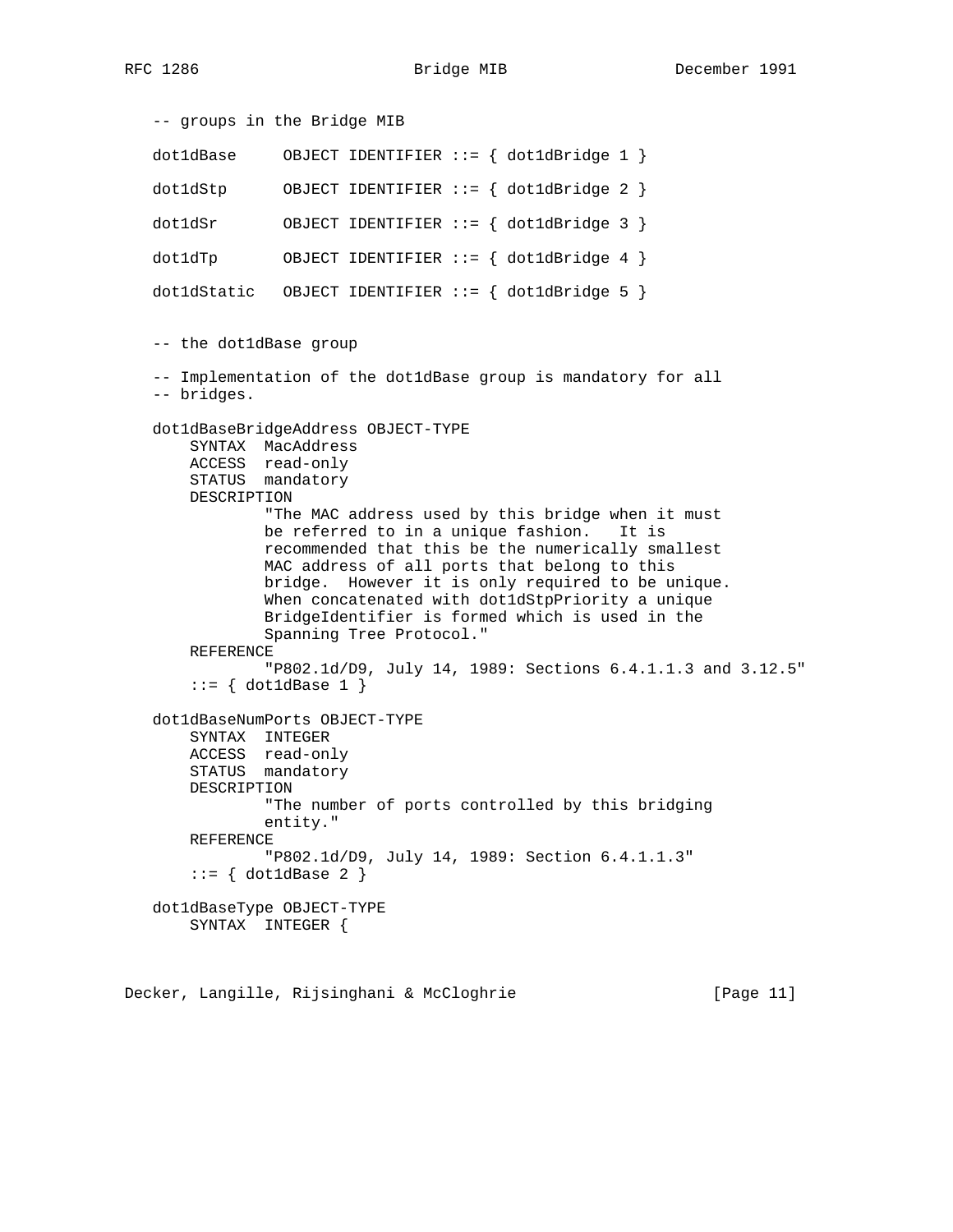```
 unknown(1),
                   transparent-only(2),
                   sourceroute-only(3),
                   srt(4)
}
      ACCESS read-only
      STATUS mandatory
      DESCRIPTION
               "Indicates what type of bridging this bridge can
               perform. If a bridge is actually performing a
               certain type of bridging this will be indicated by
               entries in the port table for the given type."
      ::= \{ dot1dBase 3 \} -- The Generic Bridge Port Table
  dot1dBasePortTable OBJECT-TYPE
      SYNTAX SEQUENCE OF Dot1dBasePortEntry
      ACCESS not-accessible
      STATUS mandatory
      DESCRIPTION
               "A table that contains generic information about
               every port that is associated with this bridge.
               Transparent, source-route, and srt ports are
               included."
      ::= { dot1dBase 4 }
  dot1dBasePortEntry OBJECT-TYPE
      SYNTAX Dot1dBasePortEntry
      ACCESS not-accessible
      STATUS mandatory
      DESCRIPTION
               "A list of information for each port of the
              bridge."
      REFERENCE
               "P802.1d/D9, July 14, 1989: Section 6.4.2, 6.6.1"
       INDEX { dot1dBasePort }
      ::= \{ dot1dBasePortTable 1 \} Dot1dBasePortEntry ::=
      SEQUENCE {
          dot1dBasePort
               INTEGER,
           dot1dBasePortIfIndex
               INTEGER,
           dot1dBasePortCircuit
               OBJECT IDENTIFIER,
           dot1dBasePortDelayExceededDiscards
```
Decker, Langille, Rijsinghani & McCloghrie [Page 12]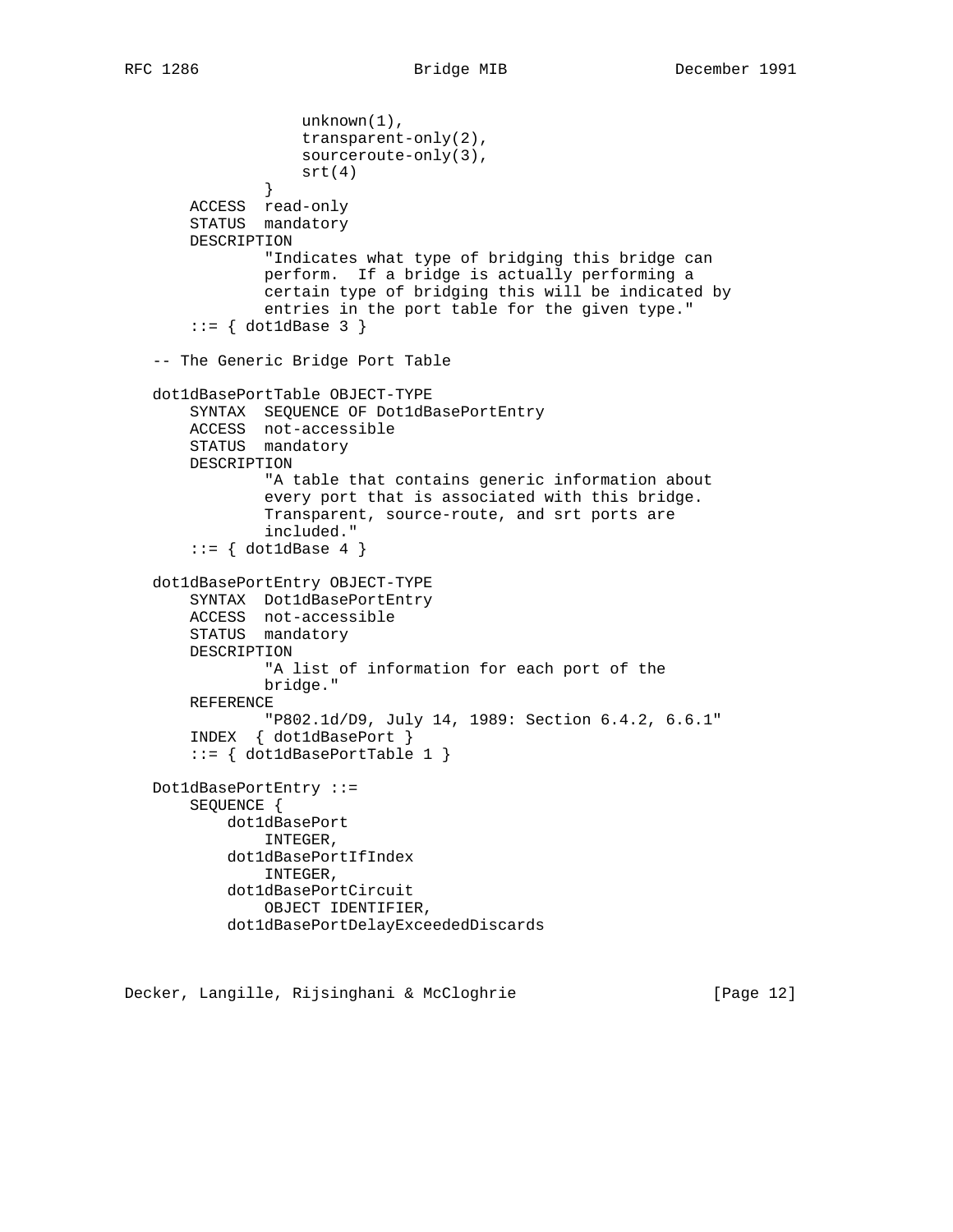Counter, dot1dBasePortMtuExceededDiscards Counter } dot1dBasePort OBJECT-TYPE SYNTAX INTEGER ACCESS read-only STATUS mandatory DESCRIPTION "The port number of the port for which this entry contains bridge management information." ::= { dot1dBasePortEntry 1 } dot1dBasePortIfIndex OBJECT-TYPE SYNTAX INTEGER ACCESS read-only STATUS mandatory DESCRIPTION "The value of the instance of the ifIndex object, defined in [4,6], for the interface corresponding to this port." ::= { dot1dBasePortEntry 2 } dot1dBasePortCircuit OBJECT-TYPE SYNTAX OBJECT IDENTIFIER ACCESS read-only STATUS mandatory DESCRIPTION "For a port which (potentially) has the same value of dot1dBasePortIfIndex as another port on the same bridge, this object contains the name of an object instance unique to this port. For example, in the case where multiple ports correspond one to-one with multiple X.25 virtual circuits, this value might identify an (e.g., the first) object instance associated with the X.25 virtual circuit corresponding to this port. For a port which has a unique value of dot1dBasePortIfIndex, this object can have the value { 0 0 }." ::= { dot1dBasePortEntry 3 } dot1dBasePortDelayExceededDiscards OBJECT-TYPE SYNTAX Counter ACCESS read-only STATUS mandatory

Decker, Langille, Rijsinghani & McCloghrie [Page 13]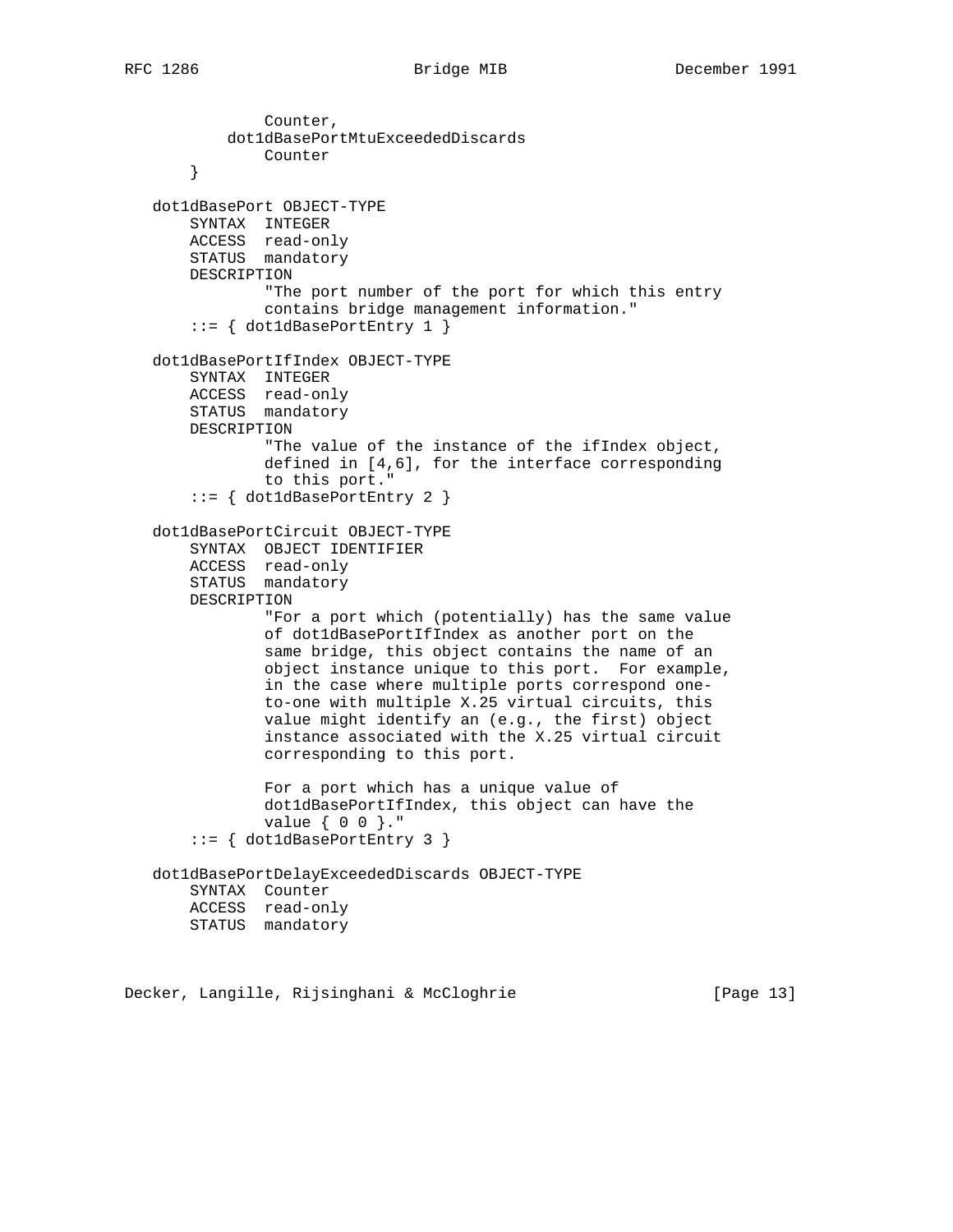DESCRIPTION "The number of frames discarded by this port due to excessive transit delay through the bridge. It is incremented by both transparent and source route bridges." REFERENCE "P802.1d/D9, July 14, 1989: Section 6.6.1.1.3" ::= { dot1dBasePortEntry 4 } dot1dBasePortMtuExceededDiscards OBJECT-TYPE SYNTAX Counter ACCESS read-only STATUS mandatory DESCRIPTION "The number of frames discarded by this port due to an excessive size. It is incremented by both transparent and source route bridges." REFERENCE "P802.1d/D9, July 14, 1989: Section 6.6.1.1.3" ::= { dot1dBasePortEntry 5 } -- the dot1dStp group -- Implementation of the dot1dStp group is optional. It is -- implemented by those bridges that support the Spanning Tree -- Protocol. Transparent, Source Route, and SRT bridges will -- implement this group only if they support the Spanning Tree -- Protocol. dot1dStpProtocolSpecification OBJECT-TYPE SYNTAX INTEGER { unknown(1), decLb100(2), ieee8021d(3)<br>} } ACCESS read-only STATUS mandatory DESCRIPTION "An indication of what version of the Spanning Tree Protocol is being run. The value 'decLb100(2)' indicates the DEC LANbridge 100 Spanning Tree protocol. IEEE 802.1d implementations will return 'ieee8021d(3)'. If future versions of the IEEE Spanning Tree Protocol are released that are incompatible with the current version a new value will be defined."

Decker, Langille, Rijsinghani & McCloghrie [Page 14]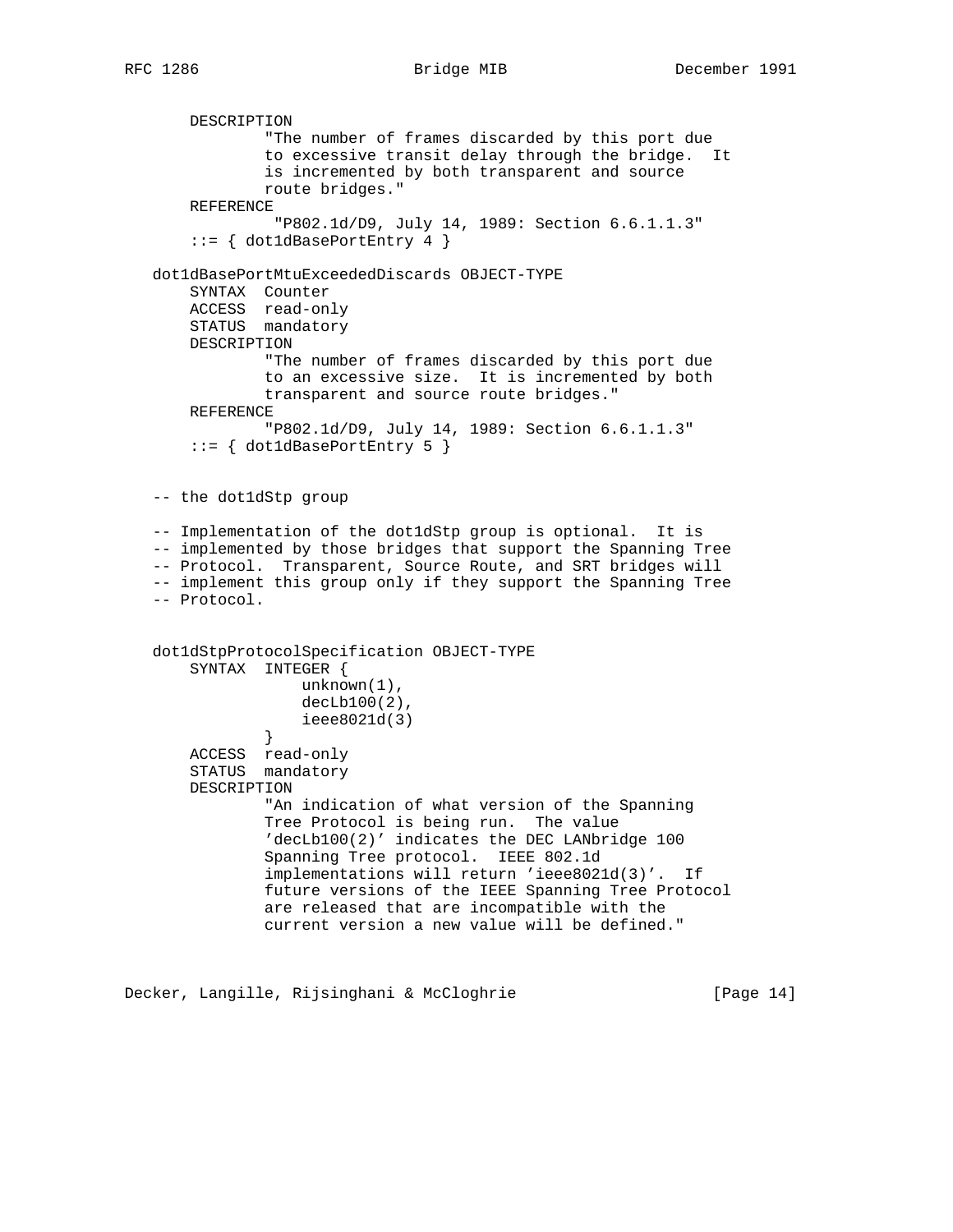```
::= \{ dot1dStp 1 \} dot1dStpPriority OBJECT-TYPE
       SYNTAX INTEGER (0..65535)
ACCESS read-write
STATUS mandatory
      DESCRIPTION
               "The value of the write-able portion of the Bridge
               ID, i.e., the first two octets of the (8 octet
               long) Bridge ID. The other (last) 6 octets of the
               Bridge ID are given by the value of
               dot1dBaseBridgeAddress."
      REFERENCE
               "P802.1d/D9, July 14, 1989: Section 4.5.3.7"
      ::= \{ dot1dStp 2 \} dot1dStpTimeSinceTopologyChange OBJECT-TYPE
       SYNTAX TimeTicks
      ACCESS read-only
      STATUS mandatory
      DESCRIPTION
               "The time (in hundredths of a second) since the
               last time a topology change was detected by the
               bridge entity."
      REFERENCE
               "P802.1d/D9, July 14, 1989: Section 6.8.1.1.3"
      ::= \{ dot1dStp 3 \} dot1dStpTopChanges OBJECT-TYPE
      SYNTAX Counter
      ACCESS read-only
      STATUS mandatory
      DESCRIPTION
               "The total number of topology changes detected by
               this bridge since the management entity was last
               reset or initialized."
      REFERENCE
               "P802.1d/D9, July 14, 1989: Section 6.8.1.1.3"
      ::= \{ dot1dStp 4 \} dot1dStpDesignatedRoot OBJECT-TYPE
      SYNTAX BridgeId
      ACCESS read-only
      STATUS mandatory
      DESCRIPTION
               "The bridge identifier of the root of the spanning
               tree as determined by the Spanning Tree Protocol
               as executed by this node. This value is used as
```
Decker, Langille, Rijsinghani & McCloghrie [Page 15]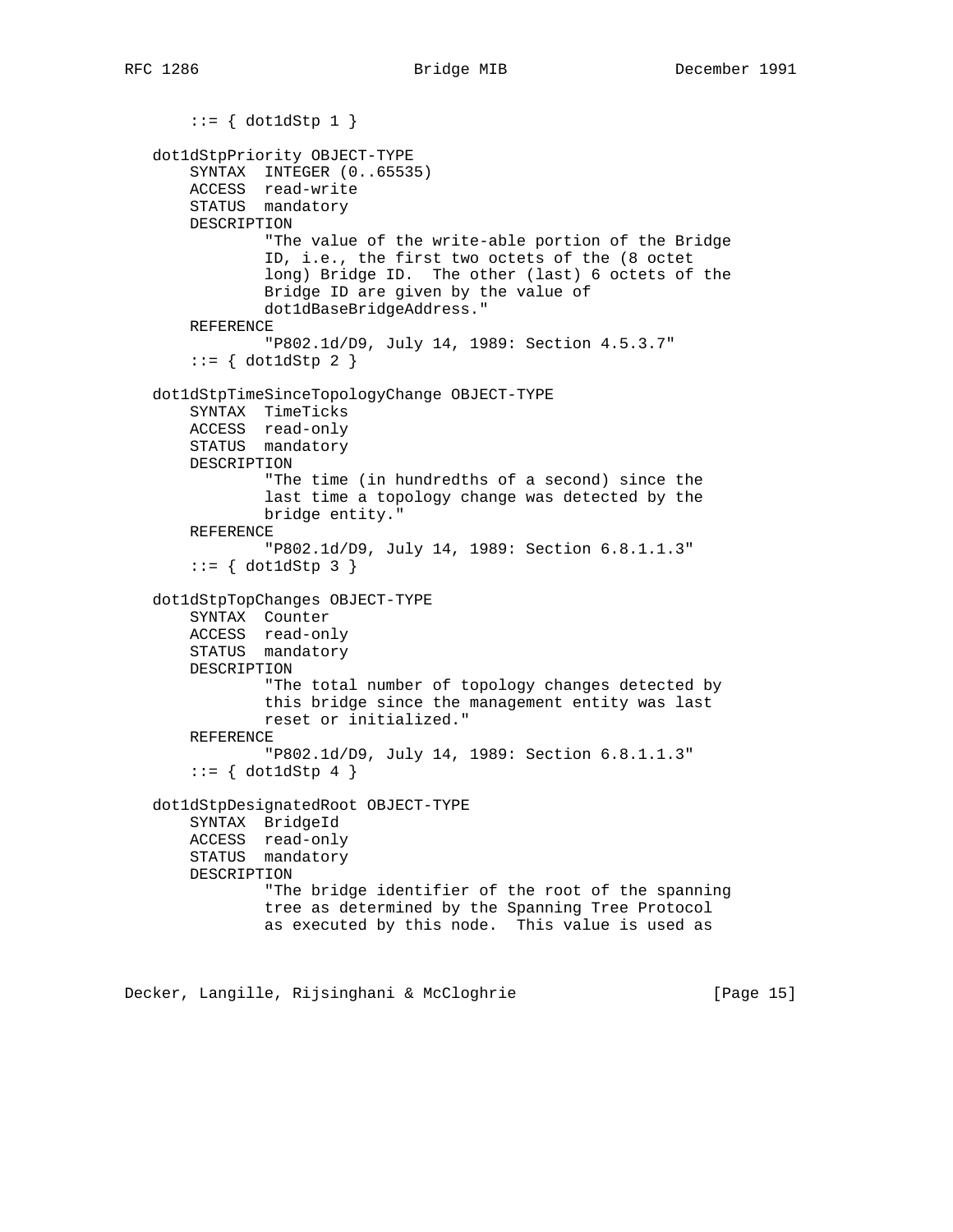```
 the Root Identifier parameter in all Configuration
            Bridge PDUs originated by this node."
    REFERENCE
            "P802.1d/D9, July 14, 1989: Section 4.5.3.1"
    ::= { dot1dStp 5 }
dot1dStpRootCost OBJECT-TYPE
   SYNTAX INTEGER
   ACCESS read-only
   STATUS mandatory
   DESCRIPTION
            "The cost of the path to the root as seen from
            this bridge."
    REFERENCE
            "P802.1d/D9, July 14, 1989: Section 4.5.3.2"
   ::= \{ dot1dStp 6 \} dot1dStpRootPort OBJECT-TYPE
   SYNTAX INTEGER
   ACCESS read-only
   STATUS mandatory
   DESCRIPTION
            "The port number of the port which offers the
            lowest cost path from this bridge to the root
            bridge."
    REFERENCE
            "P802.1d/D9, July 14, 1989: Section 4.5.3.3"
   ::= { dot1dStp 7 }
dot1dStpMaxAge OBJECT-TYPE
    SYNTAX Timeout
   ACCESS read-only
   STATUS mandatory
   DESCRIPTION
            "The maximum age of Spanning Tree Protocol
            information learned from the network on any port
            before it is discarded, in units of hundredths of
            a second. This is the actual value that this
            bridge is currently using."
    REFERENCE
            "P802.1d/D9, July 14, 1989: Section 4.5.3.4"
   ::= { dot1dStp 8 }
dot1dStpHelloTime OBJECT-TYPE
    SYNTAX Timeout
   ACCESS read-only
   STATUS mandatory
   DESCRIPTION
```
Decker, Langille, Rijsinghani & McCloghrie [Page 16]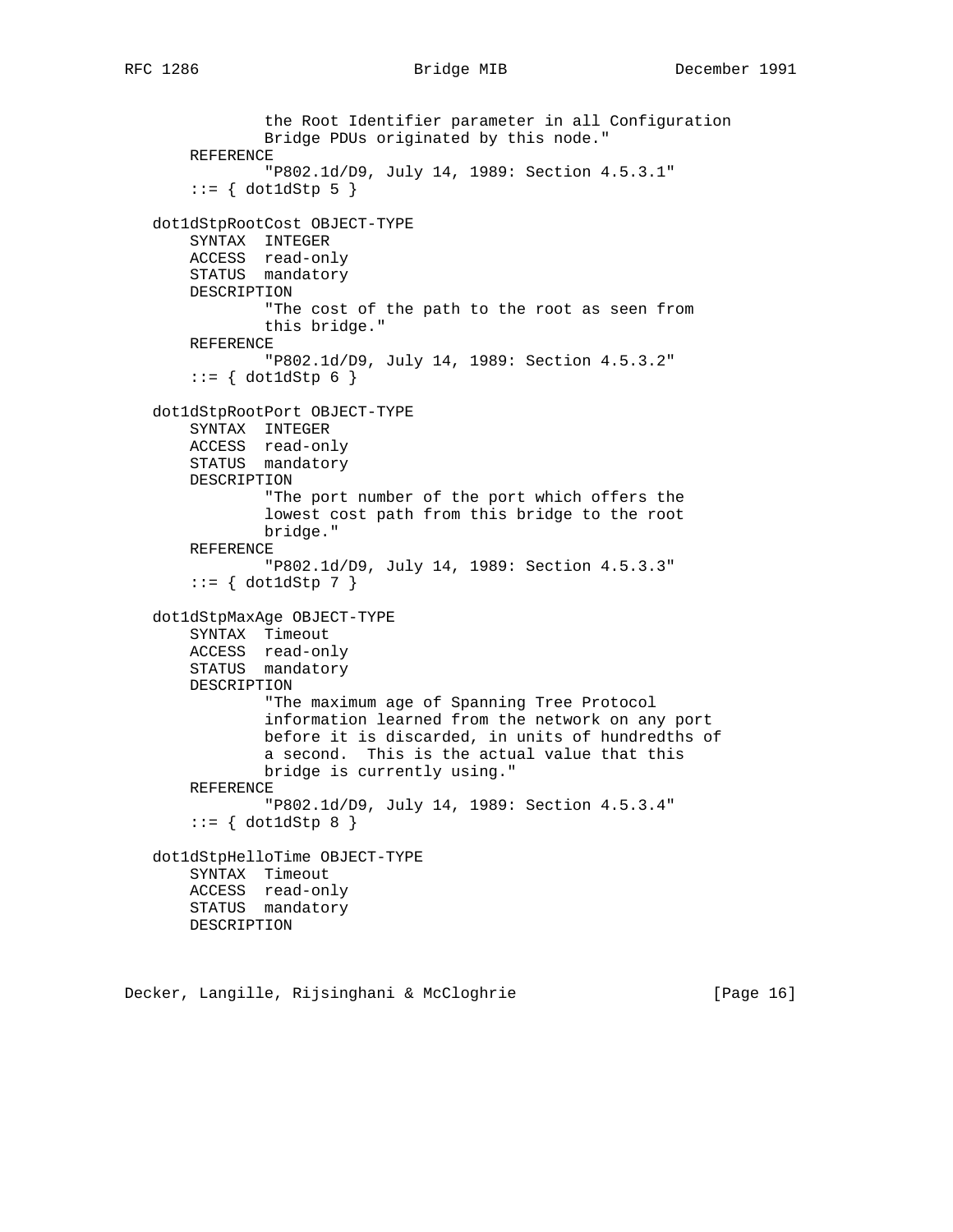```
 "The amount of time between the transmission of
            Configuration bridge PDUs by this node on any port
            when it is the root of the spanning tree or trying
            to become so, in units of hundredths of a second.
            This is the actual value that this bridge is
            currently using."
    REFERENCE
            "P802.1d/D9, July 14, 1989: Section 4.5.3.5"
   ::= \{ dot1dStep 9 \} dot1dStpHoldTime OBJECT-TYPE
   SYNTAX INTEGER
    ACCESS read-only
    STATUS mandatory
    DESCRIPTION
            "This time value determines the interval length
            during which no more than two Configuration bridge
            PDUs shall be transmitted by this node, in units
            of hundredths of a second."
    REFERENCE
            "P802.1d/D9, July 14, 1989: Section 4.5.3.14"
   ::= { dot1dStp 10 }
dot1dStpForwardDelay OBJECT-TYPE
    SYNTAX Timeout
    ACCESS read-only
    STATUS mandatory
    DESCRIPTION
            "This time value, measured in units of hundredths
            of a second, controls how fast a port changes its
            spanning state when moving towards the Forwarding
            state. The value determines how long the port
            stays in a particular state before moving to the
            next state. For example, how long a port stays in
            the Listening state when moving from Blocking to
            Learning. This value is also used, when a
            topology change has been detected and is underway,
            to age all dynamic entries in the Forwarding
            Database. [Note that this value is the one that
            this bridge is currently using, in contrast to
            dot1dStpBridgeForwardDelay which is the value that
            this bridge and all others would start using
            if/when this bridge were to become the root.]"
    REFERENCE
            "P802.1d/D9, July 14, 1989: Section 4.5.3.6"
    ::= { dot1dStp 11 }
```
Decker, Langille, Rijsinghani & McCloghrie [Page 17]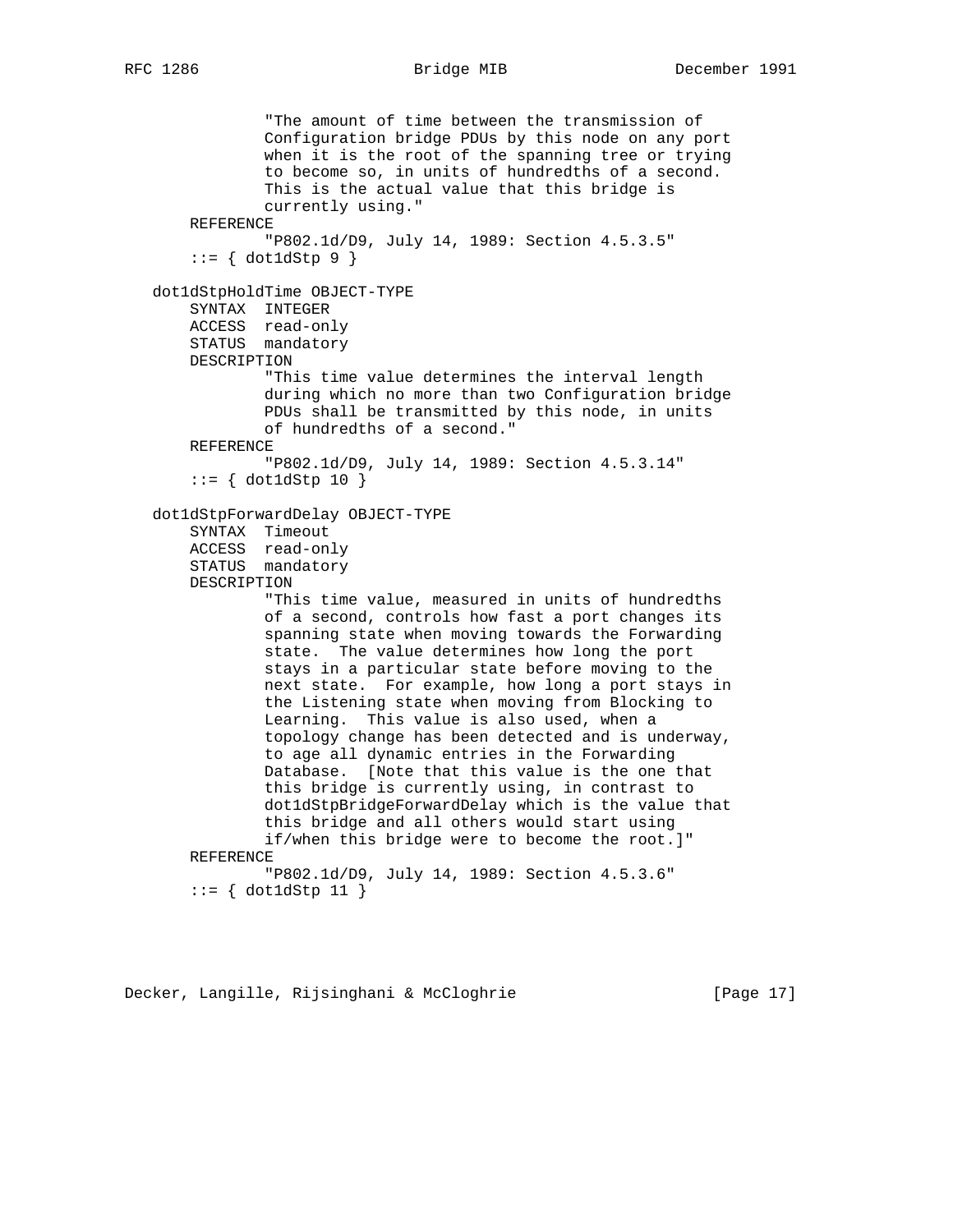```
 dot1dStpBridgeMaxAge OBJECT-TYPE
    SYNTAX Timeout (600..4000)
    ACCESS read-write
    STATUS mandatory
   DESCRIPTION
            "The value that all bridges use for MaxAge when
            this bridge is acting as the root. Note that
            802.1d/D9 specifies that the range for this
            parameter is related to the value of
            dot1dStpBridgeHelloTime. The granularity of this
            timer is specified by 802.1d/D9 to be 1 second.
            An agent may return a badValue error if a set is
            attempted to a value which is not a whole number
            of seconds."
    REFERENCE
            "P802.1d/D9, July 14, 1989: Section 4.5.3.8"
   ::= { dot1dStp 12 }
dot1dStpBridgeHelloTime OBJECT-TYPE
    SYNTAX Timeout (100..1000)
    ACCESS read-write
    STATUS mandatory
   DESCRIPTION
            "The value that all bridges use for HelloTime when
            this bridge is acting as the root. The
            granularity of this timer is specified by
           grandfarry of the same was a second. An agent may return a
            badValue error if a set is attempted to a value
            which is not a whole number of seconds."
    REFERENCE
            "P802.1d/D9, July 14, 1989: Section 4.5.3.9"
   ::= { dot1dStp 13 }
dot1dStpBridgeForwardDelay OBJECT-TYPE
    SYNTAX Timeout (400..3000)
   ACCESS read-write
    STATUS mandatory
    DESCRIPTION
            "The value that all bridges use for ForwardDelay
            when this bridge is acting as the root. Note that
            802.1d/D9 specifies that the range for this
            parameter is related to the value of
            dot1dStpBridgeMaxAge. The granularity of this
            timer is specified by 802.1d/D9 to be 1 second.
            An agent may return a badValue error if a set is
            attempted to a value which is not a whole number
            of seconds."
    REFERENCE
```
Decker, Langille, Rijsinghani & McCloghrie [Page 18]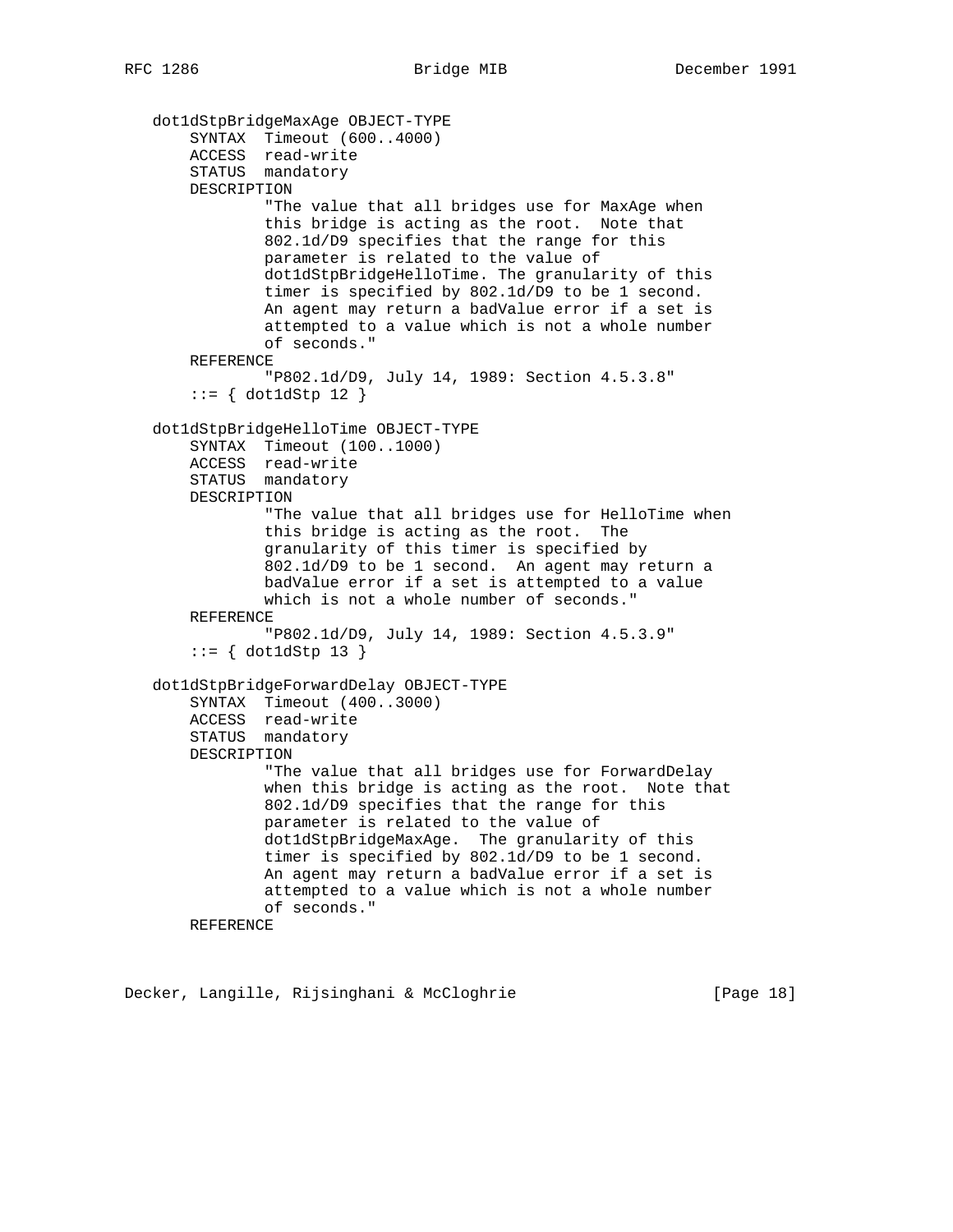```
 "P802.1d/D9, July 14, 1989: Section 4.5.3.10"
      ::= { dot1dStp 14 }
  -- The Spanning Tree Port Table
  dot1dStpPortTable OBJECT-TYPE
      SYNTAX SEQUENCE OF Dot1dStpPortEntry
      ACCESS not-accessible
      STATUS mandatory
      DESCRIPTION
               "A table that contains port-specific information
               for the Spanning Tree Protocol."
      ::= \{ dot1 dStp 15 \} dot1dStpPortEntry OBJECT-TYPE
      SYNTAX Dot1dStpPortEntry
      ACCESS not-accessible
      STATUS mandatory
      DESCRIPTION
               "A list of information maintained by every port
              about the Spanning Tree Protocol state for that
port."
INDEX { dot1dStpPort }
       ::= { dot1dStpPortTable 1 }
  Dot1dStpPortEntry ::=
       SEQUENCE {
          dot1dStpPort
               INTEGER,
           dot1dStpPortPriority
               INTEGER,
           dot1dStpPortState
              INTEGER,
           dot1dStpPortEnable
               INTEGER,
           dot1dStpPortPathCost
               INTEGER,
           dot1dStpPortDesignatedRoot
               BridgeId,
           dot1dStpPortDesignatedCost
               INTEGER,
           dot1dStpPortDesignatedBridge
               BridgeId,
           dot1dStpPortDesignatedPort
               OCTET STRING,
           dot1dStpPortForwardTransitions
               Counter
```
Decker, Langille, Rijsinghani & McCloghrie [Page 19]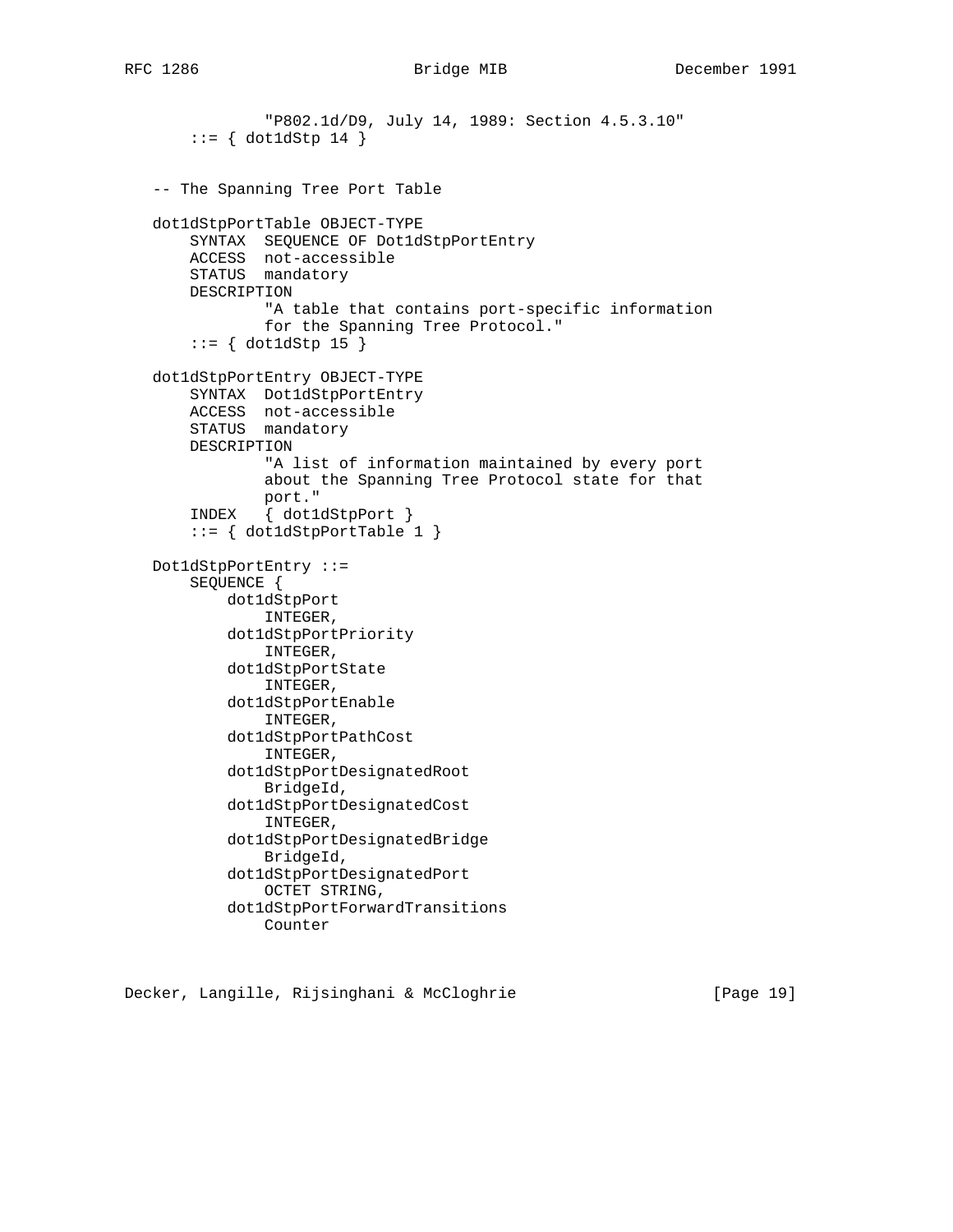```
 }
  dot1dStpPort OBJECT-TYPE
      SYNTAX INTEGER
ACCESS read-only
STATUS mandatory
      DESCRIPTION
              "The port number of the port for which this entry
              contains Spanning Tree Protocol management
              information."
      REFERENCE
               "P802.1d/D9, July 14, 1989: Section 6.8.2.1.2"
       ::= { dot1dStpPortEntry 1 }
  dot1dStpPortPriority OBJECT-TYPE
      SYNTAX INTEGER (0..255)
      ACCESS read-write
      STATUS mandatory
      DESCRIPTION
              "The value of the priority field which is
              contained in the first (in network byte order)
              octet of the (2 octet long) Port ID. The other
              octet of the Port ID is given by the value of
              dot1dStpPort."
      REFERENCE
               "P802.1d/D9, July 14, 1989: Section 4.5.5.1"
       ::= { dot1dStpPortEntry 2 }
  dot1dStpPortState OBJECT-TYPE
      SYNTAX INTEGER {
                  disabled(1),
                  blocking(2),
                   listening(3),
                   learning(4),
                   forwarding(5),
              broken(6)<br>}
}
      ACCESS read-only
      STATUS mandatory
      DESCRIPTION
              "The port's current state as defined by
              application of the Spanning Tree Protocol. This
              state controls what action a port takes on
              reception of a frame. If the bridge has detected
              a port that is malfunctioning it will place that
              port into the broken(6) state. For ports which
              are disabled (see dot1dStpPortEnable), this object
              will have a value of disabled(1)."
```
Decker, Langille, Rijsinghani & McCloghrie [Page 20]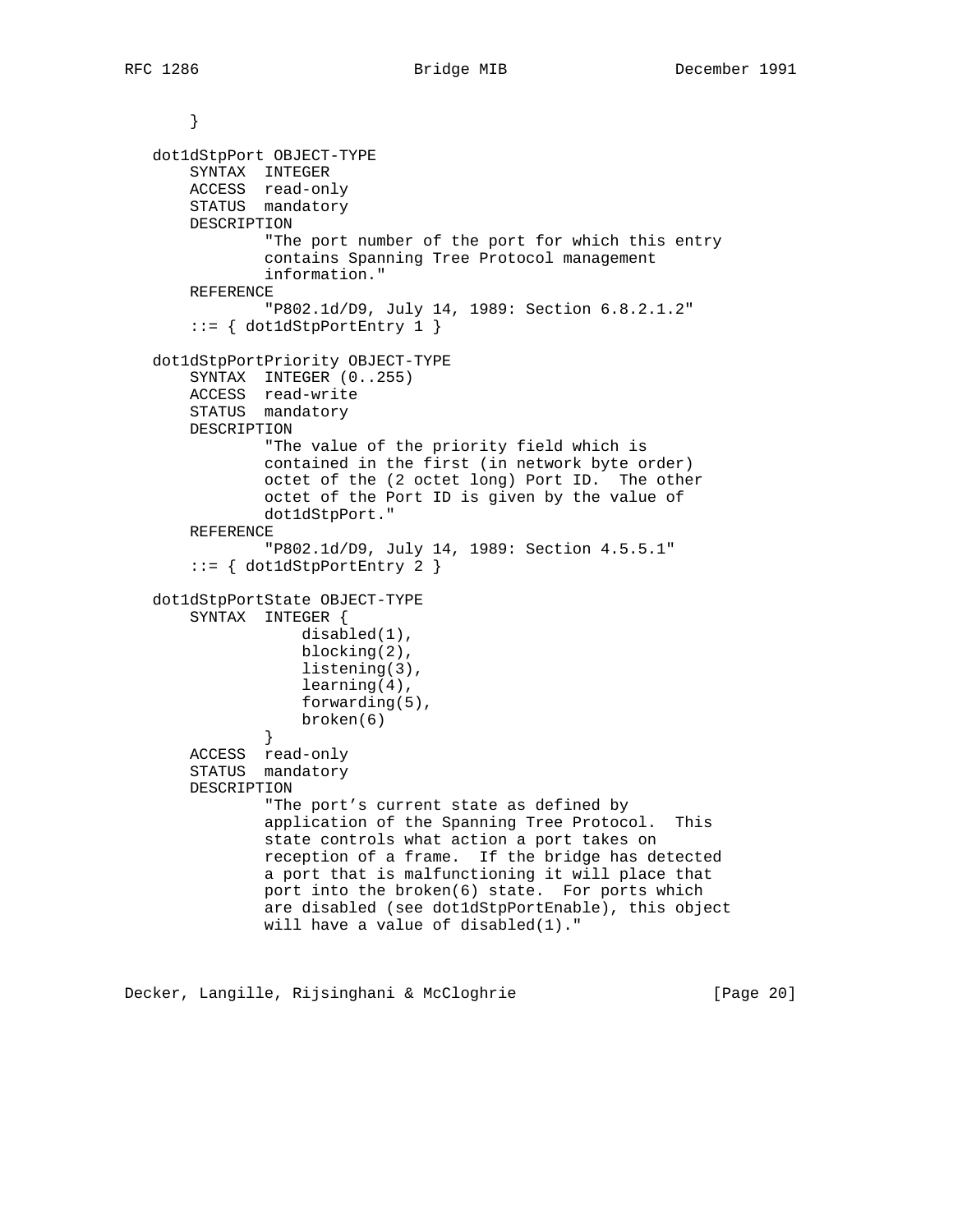```
 REFERENCE
              "P802.1d/D9, July 14, 1989: Section 4.5.5.2"
       ::= { dot1dStpPortEntry 3 }
  dot1dStpPortEnable OBJECT-TYPE
      SYNTAX INTEGER {
                   enabled(1),
              disabled(2)<br>}
}
      ACCESS read-write
      STATUS mandatory
      DESCRIPTION
              "The enabled/disabled status of the port."
      REFERENCE
              "P802.1d/D9, July 14, 1989: Section 4.5.5.2"
       ::= { dot1dStpPortEntry 4 }
  dot1dStpPortPathCost OBJECT-TYPE
      SYNTAX INTEGER (1..65535)
      ACCESS read-write
      STATUS mandatory
      DESCRIPTION
               "The contribution of this port to the path cost of
               paths towards the spanning tree root which include
              this port."
      REFERENCE
               "P802.1d/D9, July 14, 1989: Section 4.5.5.3"
      ::= { dot1dStpPortEntry 5 }
  dot1dStpPortDesignatedRoot OBJECT-TYPE
      SYNTAX BridgeId
      ACCESS read-only
      STATUS mandatory
      DESCRIPTION
               "The unique Bridge Identifier of the Bridge
               recorded as the Root in the Configuration BPDUs
               transmitted by the Designated Bridge for the
               segment to which the port is attached."
      REFERENCE
              "P802.1d/D9, July 14, 1989: Section 4.5.5.4"
      ::= \{ dot1dStepPortEntry 6 \} dot1dStpPortDesignatedCost OBJECT-TYPE
      SYNTAX INTEGER
      ACCESS read-only
      STATUS mandatory
      DESCRIPTION
               "The path cost of the Designated Port of the
```
Decker, Langille, Rijsinghani & McCloghrie [Page 21]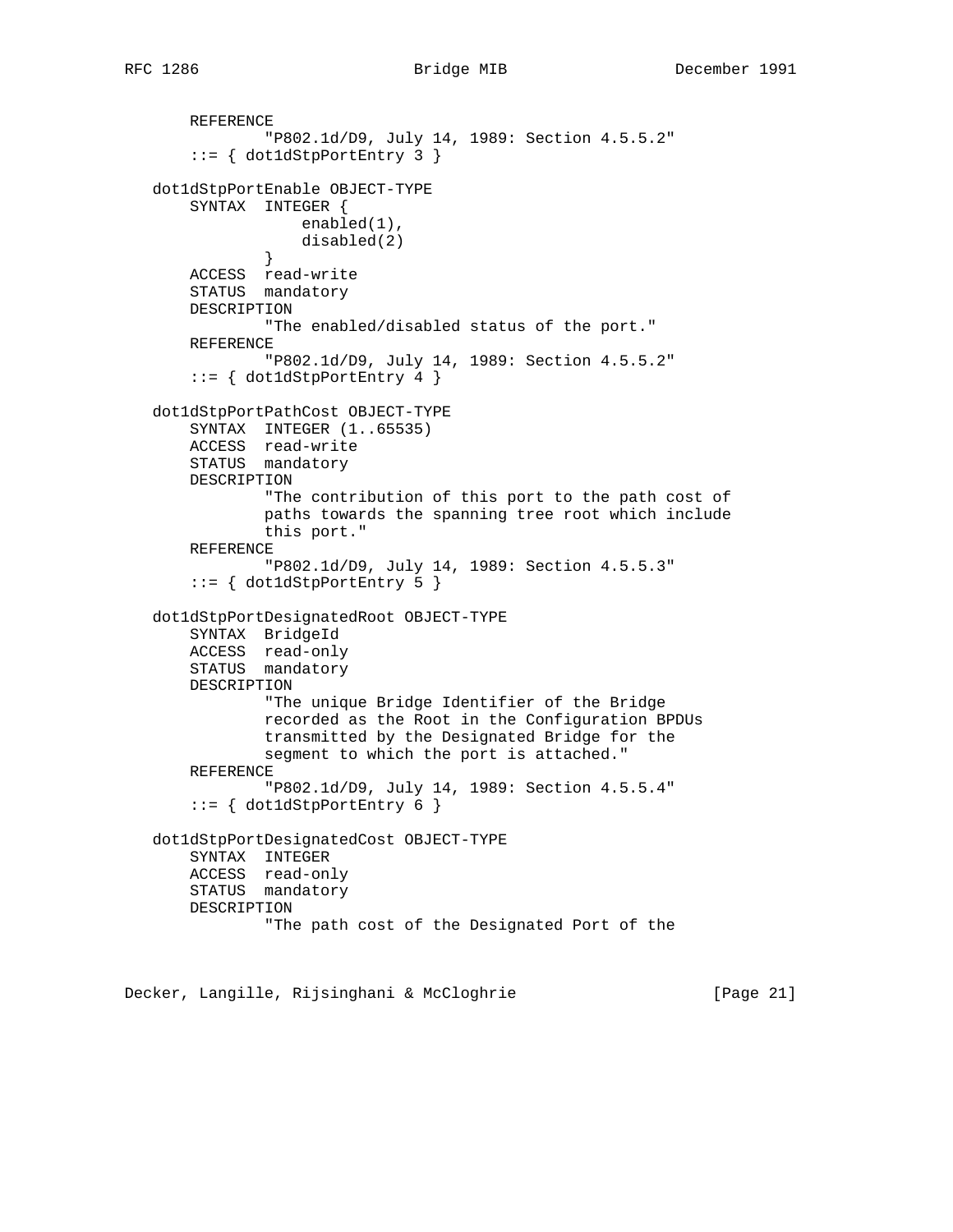```
 segment connected to this port. This value is
            compared to the Root Path Cost field in received
            bridge PDUs."
    REFERENCE
            "P802.1d/D9, July 14, 1989: Section 4.5.5.5"
    ::= { dot1dStpPortEntry 7 }
dot1dStpPortDesignatedBridge OBJECT-TYPE
    SYNTAX BridgeId
   ACCESS read-only
   STATUS mandatory
   DESCRIPTION
            "The Bridge Identifier of the bridge which this
            port considers to be the Designated Bridge for
            this port's segment."
    REFERENCE
            "P802.1d/D9, July 14, 1989: Section 4.5.5.6"
    ::= { dot1dStpPortEntry 8 }
dot1dStpPortDesignatedPort OBJECT-TYPE
   SYNTAX OCTET STRING (SIZE (2))
   ACCESS read-only
   STATUS mandatory
   DESCRIPTION
            "The Port Identifier of the port on the Designated
            Bridge for this port's segment."
    REFERENCE
            "P802.1d/D9, July 14, 1989: Section 4.5.5.7"
   ::= { dot1dStpPortEntry 9 }
dot1dStpPortForwardTransitions OBJECT-TYPE
    SYNTAX Counter
   ACCESS read-only
   STATUS mandatory
   DESCRIPTION
            "The number of times this port has transitioned
            from the Learning state to the Forwarding state."
   ::= { dot1dStpPortEntry 10 }
-- the dot1dSr group
-- Implementation of the dot1dSr group is optional. It is
-- implemented by those bridges that support the source route
-- bridging mode, including Source Route and SRT bridges.
```
Decker, Langille, Rijsinghani & McCloghrie [Page 22]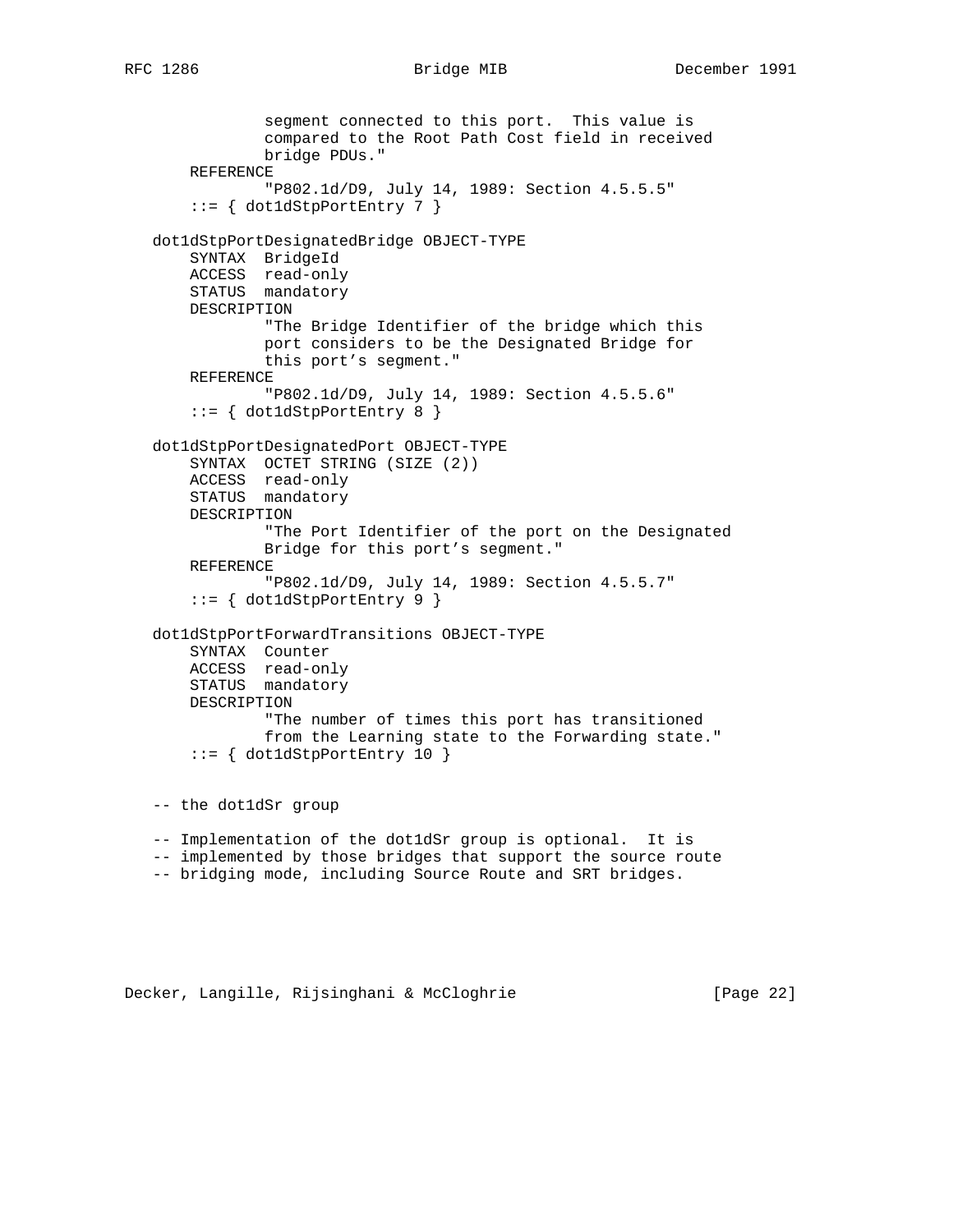```
 dot1dSrPortTable OBJECT-TYPE
SYNTAX SEQUENCE OF Dot1dSrPortEntry
ACCESS not-accessible
STATUS mandatory
      DESCRIPTION
               "A table that contains information about every
               port that is associated with this source route
               bridge."
      ::= \{ dot1 dSr 1 \} dot1dSrPortEntry OBJECT-TYPE
      SYNTAX Dot1dSrPortEntry
      ACCESS not-accessible
      STATUS mandatory
      DESCRIPTION
               "A list of information for each port of a source
              route bridge."
       INDEX { dot1dSrPort }
      ::= \{ dot1dSrPortTable 1 \} Dot1dSrPortEntry ::=
      SEQUENCE {
           dot1dSrPort
               INTEGER,
           dot1dSrPortHopCount
               INTEGER,
           dot1dSrPortLocalSegment
               INTEGER,
           dot1dSrPortBridgeNum
               INTEGER,
           dot1dSrPortTargetSegment
               INTEGER,
           dot1dSrPortLargestFrame
               INTEGER,
           dot1dSrPortSTESpanMode
               INTEGER,
           dot1dSrPortSpecInFrames
               Counter,
           dot1dSrPortSpecOutFrames
               Counter,
           dot1dSrPortApeInFrames
               Counter,
           dot1dSrPortApeOutFrames
               Counter,
           dot1dSrPortSteInFrames
               Counter,
           dot1dSrPortSteOutFrames
               Counter,
```
Decker, Langille, Rijsinghani & McCloghrie [Page 23]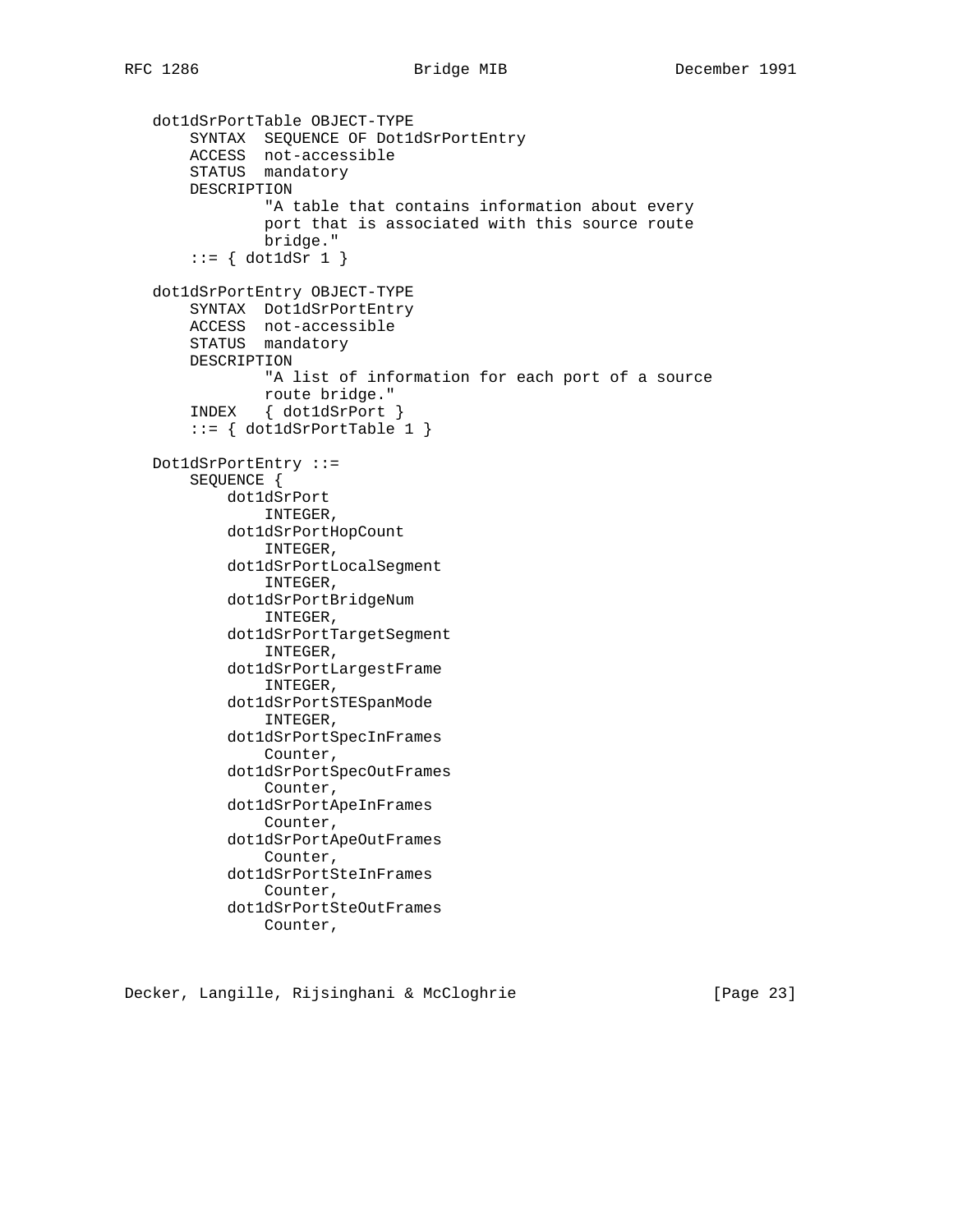```
 dot1dSrPortSegmentMismatchDiscards
            Counter,
        dot1dSrPortDuplicateSegmentDiscards
            Counter,
        dot1dSrPortHopCountExceededDiscards
            Counter
    }
dot1dSrPort OBJECT-TYPE
    SYNTAX INTEGER
   ACCESS read-only
   STATUS mandatory
   DESCRIPTION
            "The port number of the port for which this entry
            contains Source Route management information."
    ::= { dot1dSrPortEntry 1 }
dot1dSrPortHopCount OBJECT-TYPE
   SYNTAX INTEGER
   ACCESS read-write
   STATUS mandatory
    DESCRIPTION
            "The maximum number of routing descriptors allowed
            in an All Paths or Spanning Tree Explorer frames."
    ::= { dot1dSrPortEntry 2 }
dot1dSrPortLocalSegment OBJECT-TYPE
    SYNTAX INTEGER
    ACCESS read-write
   STATUS mandatory
   DESCRIPTION
            "The segment number that uniquely identifies the
            segment to which this port is connected. Current
            source routing protocols limit this value to the
            range: 0 through 4095. A value of 65535 signifies
            that no segment number is assigned to this port."
    ::= { dot1dSrPortEntry 3 }
dot1dSrPortBridgeNum OBJECT-TYPE
    SYNTAX INTEGER
    ACCESS read-write
    STATUS mandatory
   DESCRIPTION
            "A bridge number uniquely identifies a bridge when
            more than one bridge is used to span the same two
            segments. Current source routing protocols limit
            this value to the range: 0 through 15. A value of
            65535 signifies that no bridge number is assigned
```
Decker, Langille, Rijsinghani & McCloghrie [Page 24]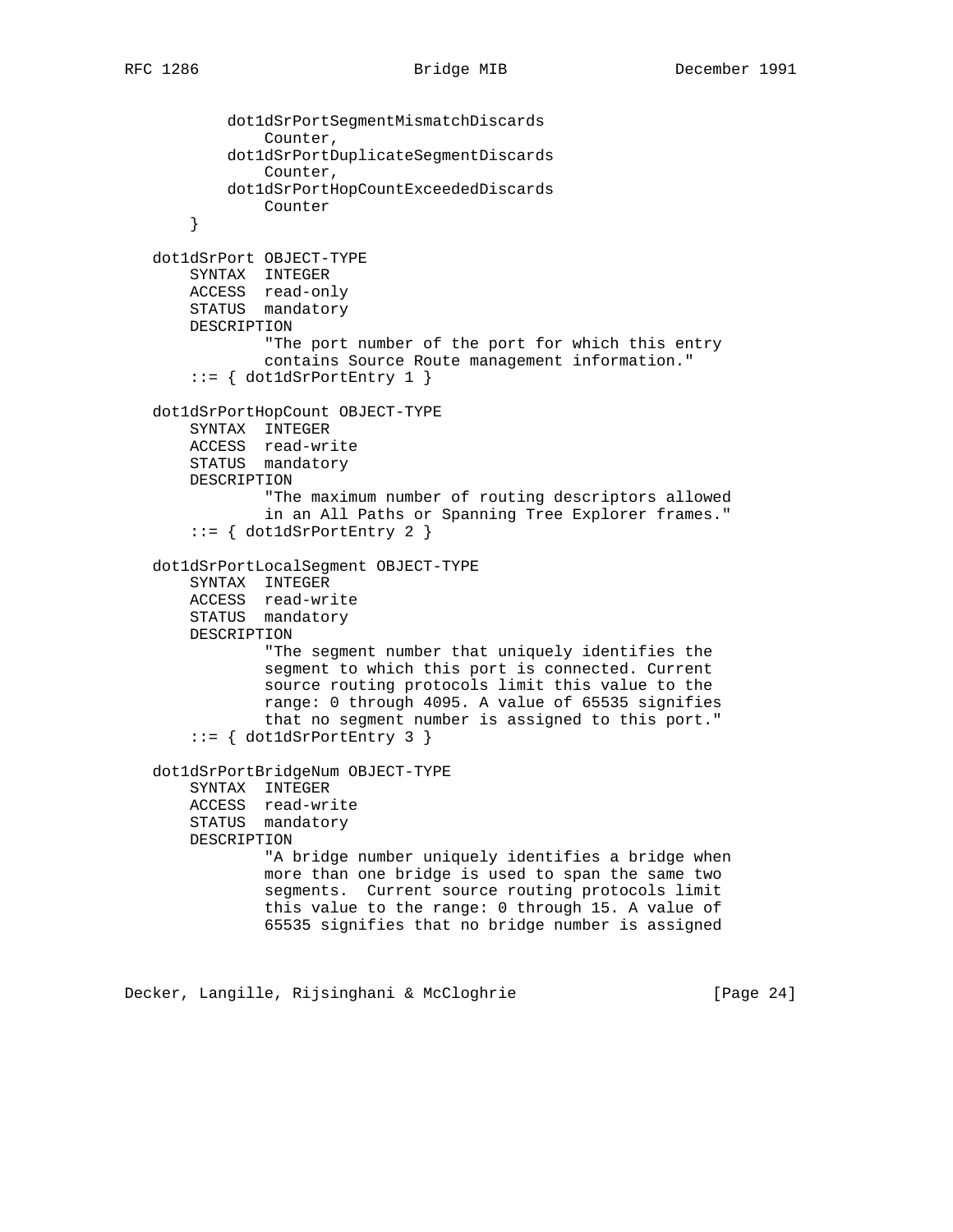```
 to this bridge."
      ::= \{ dot1dSrPortEntry 4 \} dot1dSrPortTargetSegment OBJECT-TYPE
      SYNTAX INTEGER
      ACCESS read-write
      STATUS mandatory
      DESCRIPTION
              "The segment number that corresponds to the target
              segment this port is considered to be connected to
              by the bridge. Current source routing protocols
              limit this value to the range: 0 through 4095. A
              value of 65535 signifies that no target segment is
              assigned to this port."
       ::= { dot1dSrPortEntry 5 }
  -- It would be nice if we could use ifMtu as the size of the
  -- largest frame, but we can't because ifMtu is defined to be
  -- the size that the (inter-)network layer can use which can
  -- differ from the MAC layer (especially if several layers of
  -- encapsulation are used).
  dot1dSrPortLargestFrame OBJECT-TYPE
      SYNTAX INTEGER {
                   dot1dSrMtu516 (516),
                   dot1dSrMtu1500 (1500),
                   dot1dSrMtu2052 (2052),
                   dot1dSrMtu4472 (4472),
                   dot1dSrMtu8144 (8144),
                   dot1dSrMtu11407 (11407), -- yes this is correct don't
                   dot1dSrMtu17800 (17800), -- ask me where it came from.
               dot1dSrMtu65535 (65535)
}
      ACCESS read-write
      STATUS mandatory
      DESCRIPTION
              "The maximum size of the INFO field (LLC and
              above) that this port can send/receive. It does
              not include any MAC level (framing) octets. The
              value of this object is used by this bridge to
              determine whether a modification of the
              LargestFrame (LF, see [14]) field of the Routing
              Control field of the Routing Information Field is
              necessary. Valid values as defined by the 802.5
              source routing bridging specification[14] are 516,
              1500, 2052, 4472, 8144, 11407, 17800, and 65535
              octets. Behavior of the port when an illegal
```
Decker, Langille, Rijsinghani & McCloghrie [Page 25]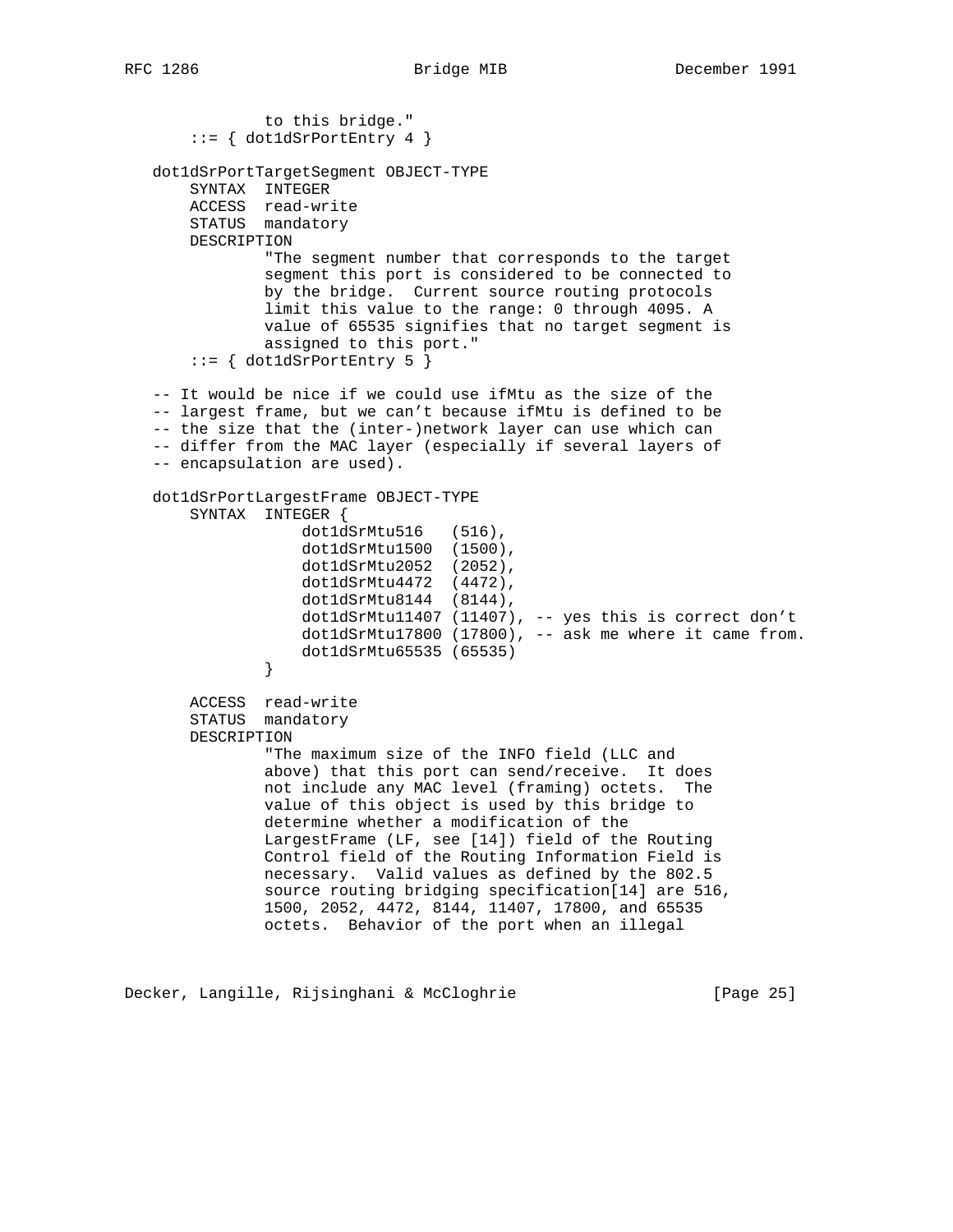```
RFC 1286 Bridge MIB December 1991
```

```
 value is written is implementation specific. It
              is recommended that a reasonable legal value be
              chosen."
      ::= { dot1dSrPortEntry 6 }
  dot1dSrPortSTESpanMode OBJECT-TYPE
      SYNTAX INTEGER {
                  auto-span(1),
                  disabled(2),
                  forced(3)
}
      ACCESS read-write
      STATUS mandatory
      DESCRIPTION
              "Determines how this port behaves when presented
              with a Spanning Tree Explorer frame. The value
              'disabled(2)' indicates that the port will not
             accept or send Spanning Tree Explorer packets; any
              STE packets received will be silently discarded.
              The value 'forced(3)' indicates the port will
              always accept and propagate Spanning Tree Explorer
              frames. This allows a manually configured
              Spanning Tree for this class of packet to be
              configured. Note that unlike transparent bridging
              this is not catastrophic to the network if there
are loops. The value 'auto-span(1)' can only be
returned by a bridge that both implements the
              Spanning Tree Protocol and has use of the protocol
              enabled on this port. The behavior of the port for
              Spanning Tree Explorer frames is determined by the
              state of dot1dStpPortState. If the port is in the
              'forwarding' state, the frame will be accepted or
              propagated. Otherwise it will be silently
              discarded."
     ::= \{ dot1dSrPortEntry 7 \} dot1dSrPortSpecInFrames OBJECT-TYPE
      SYNTAX Counter
ACCESS read-only
STATUS mandatory
      DESCRIPTION
              "The number of specifically routed frames that
              have been received from this port's segment."
     ::= { dot1dSrPortEntry 8 }
  dot1dSrPortSpecOutFrames OBJECT-TYPE
      SYNTAX Counter
      ACCESS read-only
```
Decker, Langille, Rijsinghani & McCloghrie [Page 26]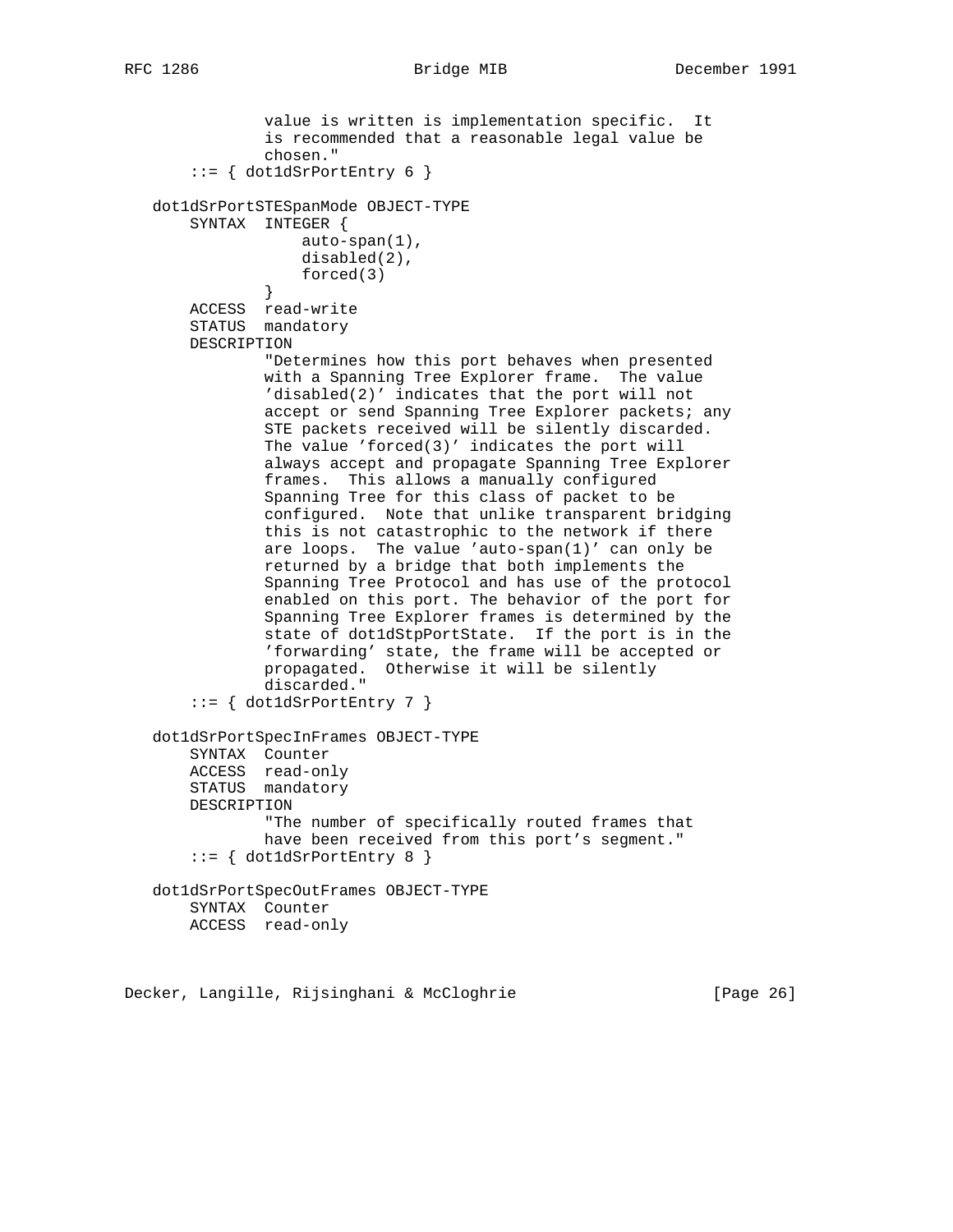STATUS mandatory DESCRIPTION "The number of specifically routed frames that this port has transmitted on its segment." ::= { dot1dSrPortEntry 9 } dot1dSrPortApeInFrames OBJECT-TYPE SYNTAX Counter ACCESS read-only STATUS mandatory DESCRIPTION "The number of all paths explorer frames that have been received by this port from its segment."  $::= \{ dot1dSrPortEntry 10 \}$  dot1dSrPortApeOutFrames OBJECT-TYPE SYNTAX Counter ACCESS read-only STATUS mandatory DESCRIPTION "The number of all paths explorer frames that have been transmitted by this port on its segment." ::= { dot1dSrPortEntry 11 } dot1dSrPortSteInFrames OBJECT-TYPE SYNTAX Counter ACCESS read-only STATUS mandatory DESCRIPTION "The number of spanning tree explorer frames that have been received by this port from its segment." ::= { dot1dSrPortEntry 12 } dot1dSrPortSteOutFrames OBJECT-TYPE SYNTAX Counter ACCESS read-only STATUS mandatory DESCRIPTION "The number of spanning tree explorer frames that have been transmitted by this port on its segment." ::= { dot1dSrPortEntry 13 } dot1dSrPortSegmentMismatchDiscards OBJECT-TYPE SYNTAX Counter ACCESS read-only STATUS mandatory DESCRIPTION

Decker, Langille, Rijsinghani & McCloghrie [Page 27]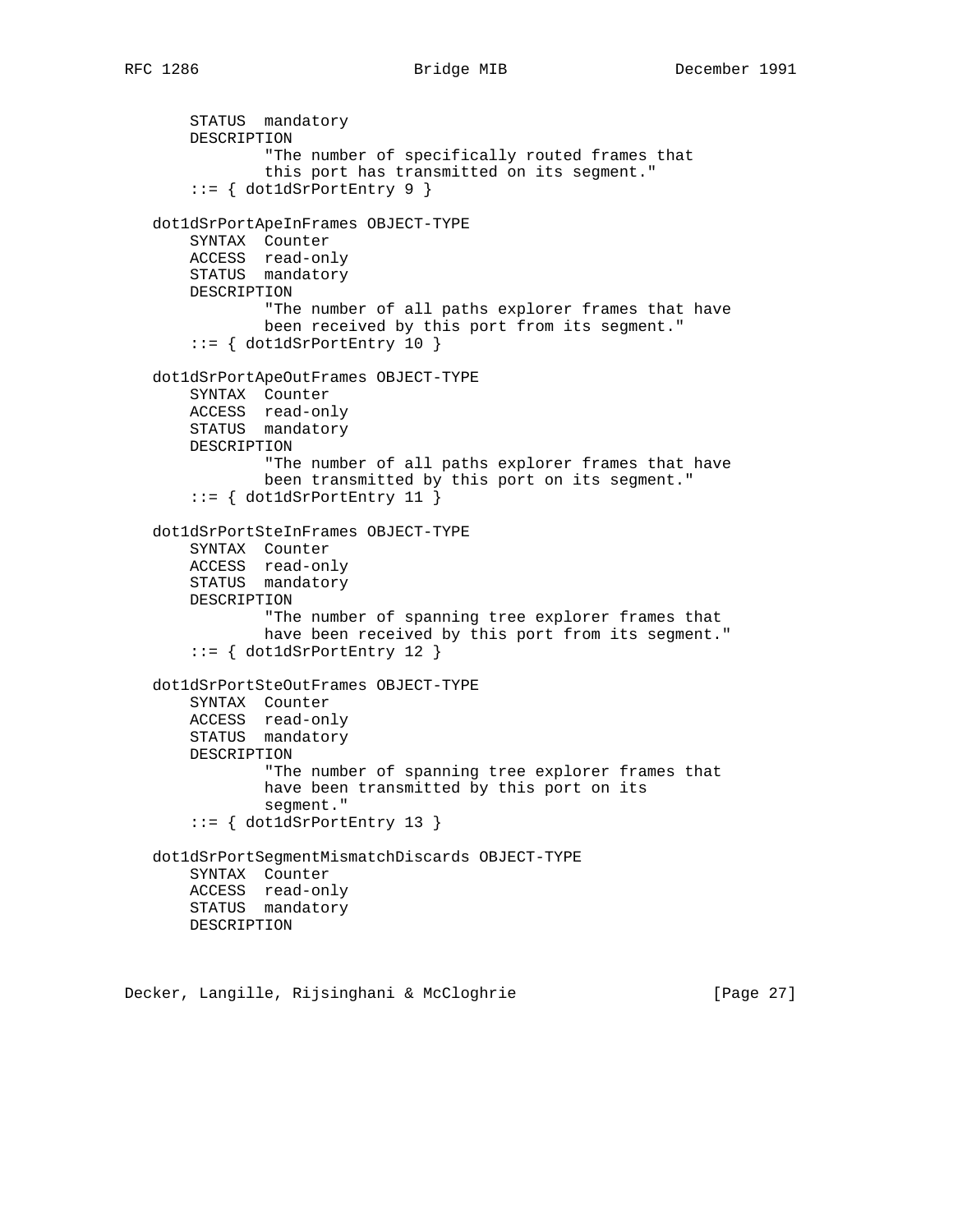"The number of explorer frames that have been discarded by this port because the routing descriptor field contained an invalid adjacent segment value."  $::=$  { dot1dSrPortEntry 14 } dot1dSrPortDuplicateSegmentDiscards OBJECT-TYPE SYNTAX Counter ACCESS read-only STATUS mandatory DESCRIPTION "The number of frames that have been discarded by this port because the routing descriptor field contained a duplicate segment identifier."  $::=$  { dot1dSrPortEntry 15 } dot1dSrPortHopCountExceededDiscards OBJECT-TYPE SYNTAX Counter ACCESS read-only STATUS mandatory DESCRIPTION "The number of explorer frames that have been discarded by this port because the Routing Information Field has exceeded the maximum route descriptor length."  $::=$  { dot1dSrPortEntry 16 } -- the dot1dTp group -- Implementation of the dot1dTp group is optional. It is -- implemented by those bridges that support the transparent -- bridging mode. A transparent or SRT bridge will implement -- this group. dot1dTpLearnedEntryDiscards OBJECT-TYPE SYNTAX Counter ACCESS read-only STATUS mandatory DESCRIPTION "The total number of Forwarding Database entries, which have been or would have been learnt, but have been discarded due to a lack of space to store them in the Forwarding Database. If this counter is increasing, it indicates that the Forwarding Database is regularly becoming full (a condition which has unpleasant performance effects

Decker, Langille, Rijsinghani & McCloghrie [Page 28]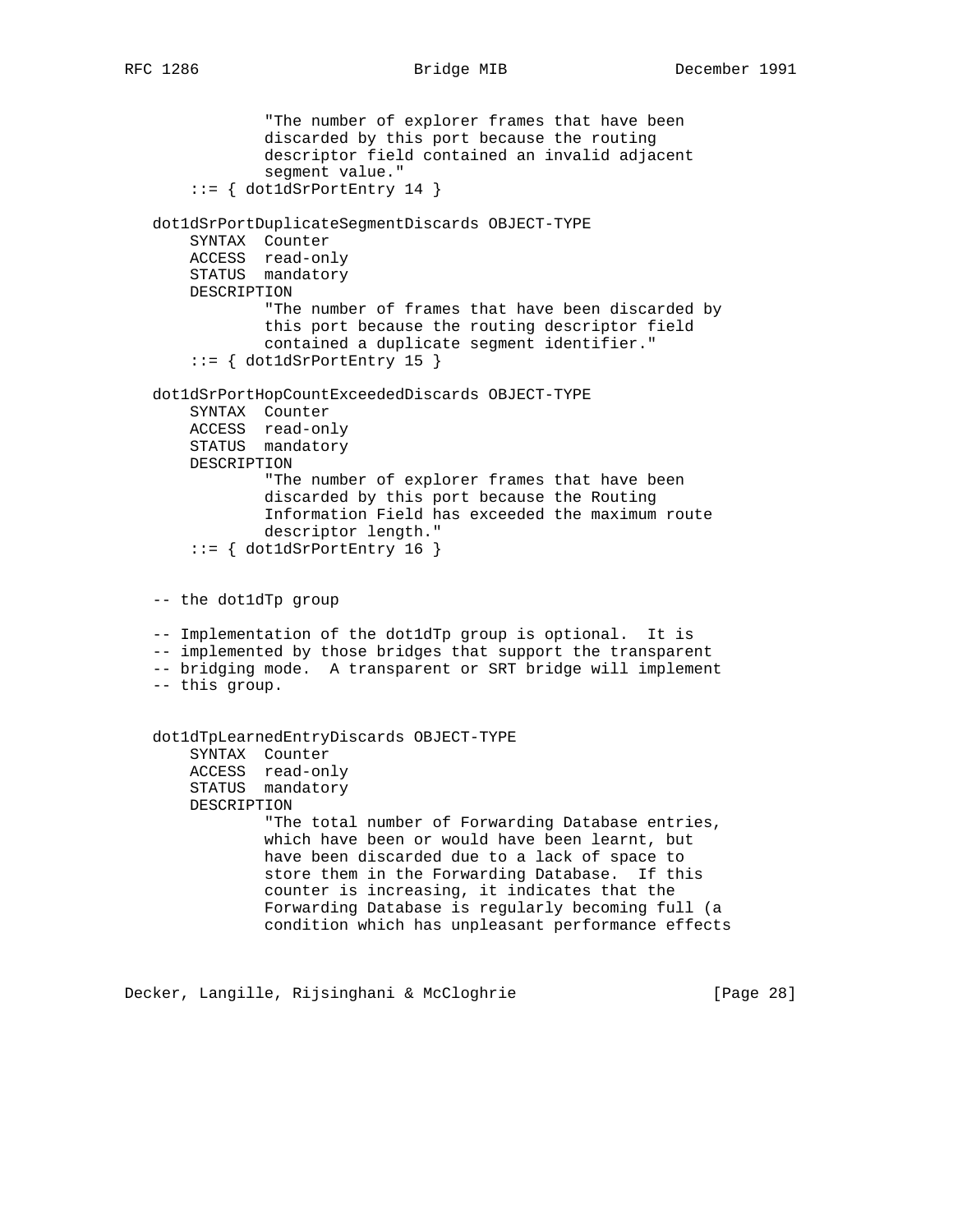filtering information. This information is used

determining how to propagate a received frame."

 "Information about a specific unicast MAC address for which the bridge has some forwarding and/or

by the transparent bridging function in

 $::=$  { dot1dTp 3 }

DESCRIPTION

 Dot1dTpFdbEntry ::= SEQUENCE {

 dot1dTpFdbEntry OBJECT-TYPE SYNTAX Dot1dTpFdbEntry ACCESS not-accessible STATUS mandatory

```
 on the subnetwork). If this counter has a
            significant value but is not presently increasing,
            it indicates that the problem has been occurring
            but is not persistent."
    REFERENCE
            "P802.1d/D9, July 14, 1989: Section 6.7.1.1.3"
   ::= \{ dot1dTp 1 \} dot1dTpAgingTime OBJECT-TYPE
    SYNTAX INTEGER
   ACCESS read-write
   STATUS mandatory
   DESCRIPTION
            "The timeout period in seconds for aging out
            dynamically learned forwarding information."
    REFERENCE
            "P802.1d/D9, July 14, 1989: Section 6.7.1.1.3"
   ::= { dot1dTp 2 }
-- The Forwarding Database for Transparent Bridges
dot1dTpFdbTable OBJECT-TYPE
    SYNTAX SEQUENCE OF Dot1dTpFdbEntry
   ACCESS not-accessible
   STATUS mandatory
   DESCRIPTION
            "A table that contains information about unicast
            entries for which the bridge has forwarding and/or
```
Decker, Langille, Rijsinghani & McCloghrie [Page 29]

filtering information."

 INDEX { dot1dTpFdbAddress }  $::= \{ dot1dTpFdbTable 1 \}$ 

dot1dTpFdbAddress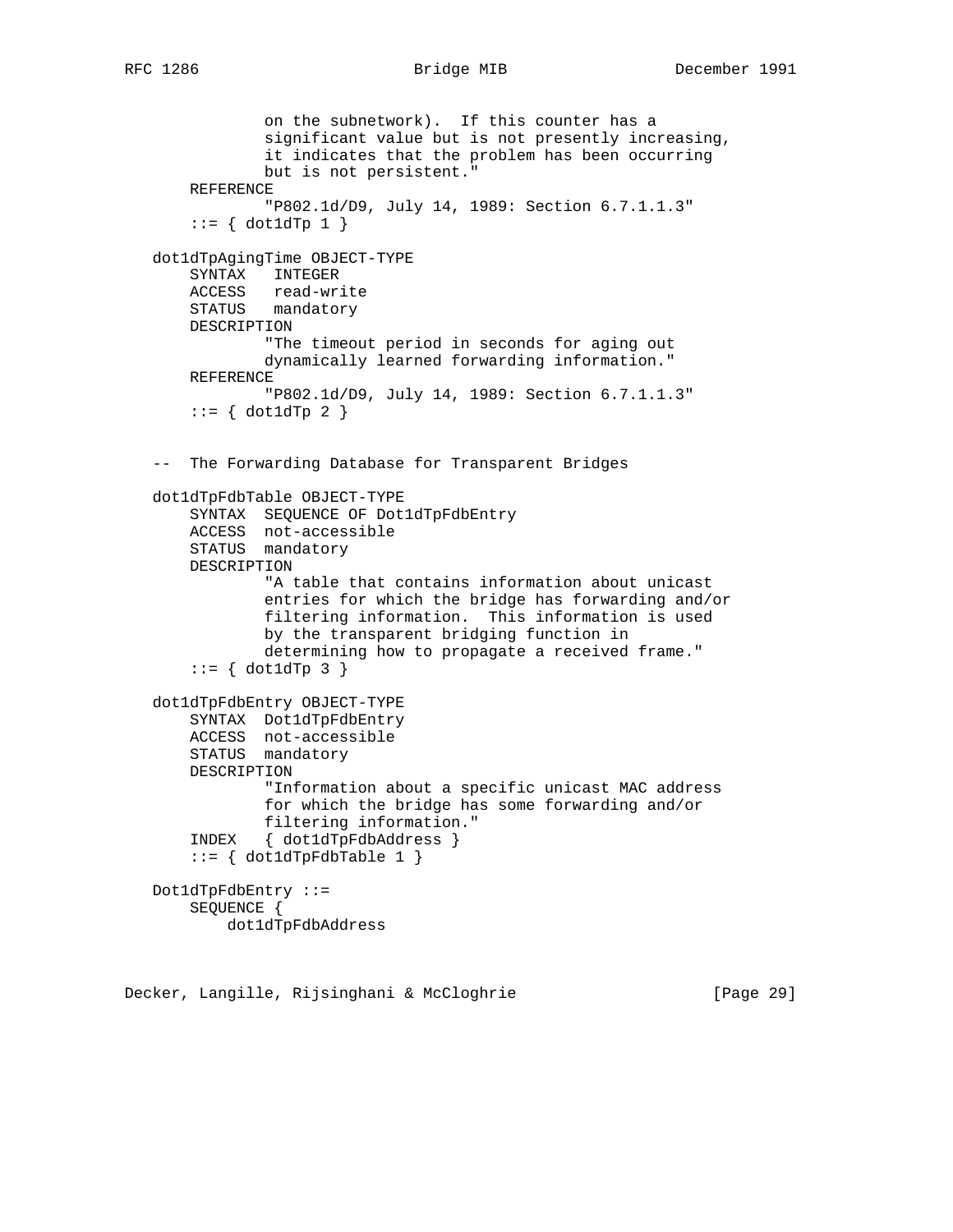```
 MacAddress,
          dot1dTpFdbPort
               INTEGER,
          dot1dTpFdbStatus
              INTEGER
       }
  dot1dTpFdbAddress OBJECT-TYPE
       SYNTAX MacAddress
      ACCESS read-only
      STATUS mandatory
      DESCRIPTION
               "A unicast MAC address for which the bridge has
               forwarding and/or filtering information."
      REFERENCE
               "P802.1d/D9, July 14, 1989: Section 3.9.1, 3.9.2"
      ::= \{ dot1dTpFdbEntry 1 \} dot1dTpFdbPort OBJECT-TYPE
      SYNTAX INTEGER
      ACCESS read-only
      STATUS mandatory
      DESCRIPTION
               "Either the value '0', or the port number of the
               port on which a frame having a source address
               equal to the value of the corresponding instance
               of dot1dTpFdbAddress has been seen. A value of
               '0' indicates that the port number has not been
               learned but that the bridge does have some
               forwarding/filtering information about this
               address (e.g. in the dot1dStaticTable).
               Implementors are encouraged to assign the port
               value to this object whenever it is learned even
               for addresses for which the corresponding value of
               dot1dTpFdbStatus is not learned(3)."
      ::= { dot1dTpFdbEntry 2 }
  dot1dTpFdbStatus OBJECT-TYPE
      SYNTAX INTEGER {
                  other(1),
                   invalid(2),
                   learned(3),
                  self(4),
              mgmt(5) }
      ACCESS read-only
      STATUS mandatory
```
Decker, Langille, Rijsinghani & McCloghrie [Page 30]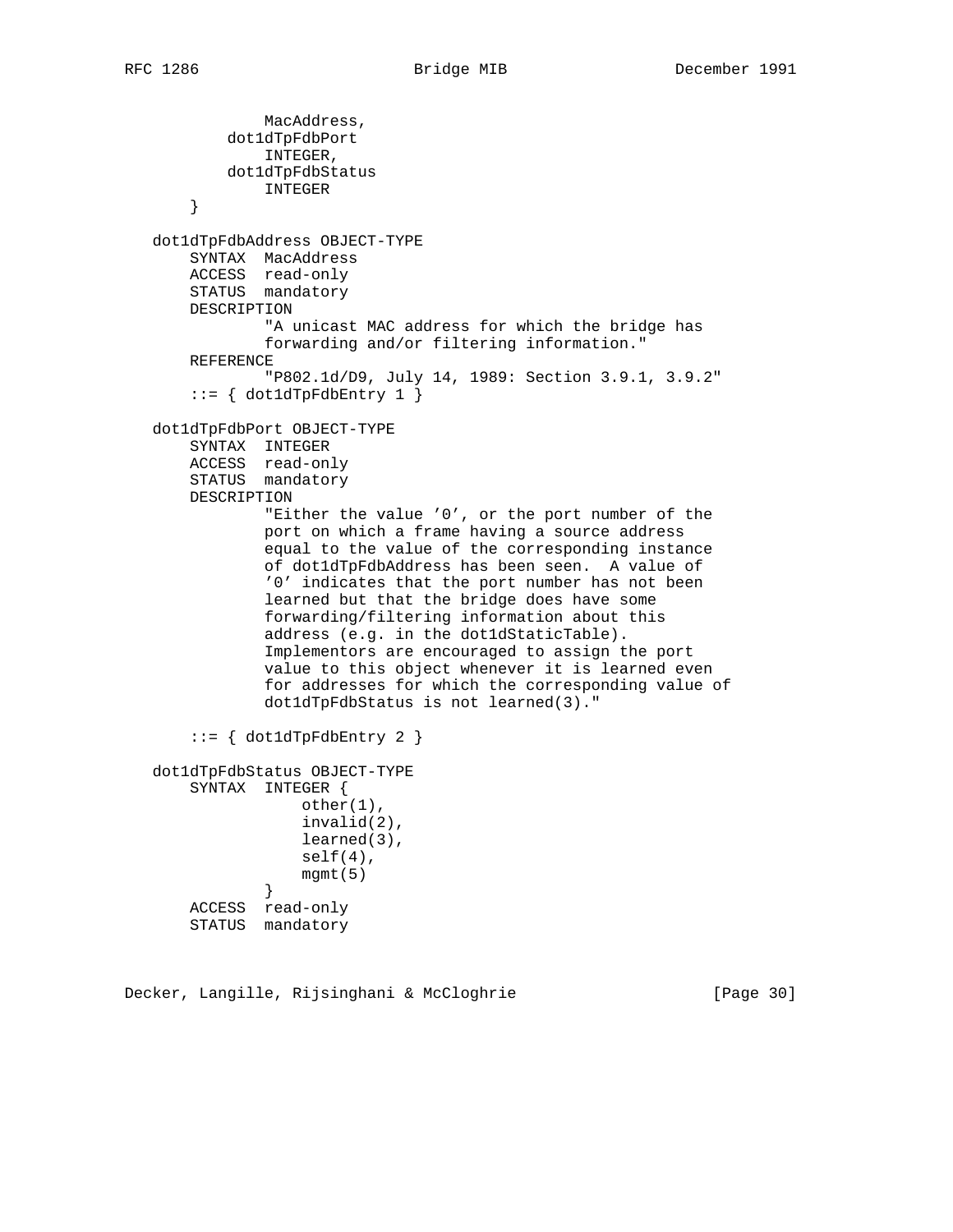DESCRIPTION "The status of this entry. The meanings of the values are:

- other(1) : none of the following. This would include the case where some other MIB object (not the corresponding instance of dot1dTpFdbPort, nor an entry in the dot1dStaticTable) is being used to determine if and how frames addressed to the value of the corresponding instance of dot1dTpFdbAddress are being forwarded.
- invalid(2) : this entry is not longer valid (e.g., it was learned but has since aged-out), but has not yet been flushed from the table.
- $learned(3)$ : the value of the corresponding instance of dot1dTpFdbPort was learned, and is being used.
- self(4) : the value of the corresponding instance of dot1dTpFdbAddress represents one of the bridge's addresses. The corresponding instance of dot1dTpFdbPort indicates which of the bridge's ports has this address.
	- $mgmt(5)$  : the value of the corresponding instance of dot1dTpFdbAddress is also the value of an existing instance of dot1dStaticAddress."
	- ::= { dot1dTpFdbEntry 3 }

-- Port Table for Transparent Bridges

```
 dot1dTpPortTable OBJECT-TYPE
    SYNTAX SEQUENCE OF Dot1dTpPortEntry
   ACCESS not-accessible
   STATUS mandatory
   DESCRIPTION
            "A table that contains information about every
            port that is associated with this transparent
```
Decker, Langille, Rijsinghani & McCloghrie [Page 31]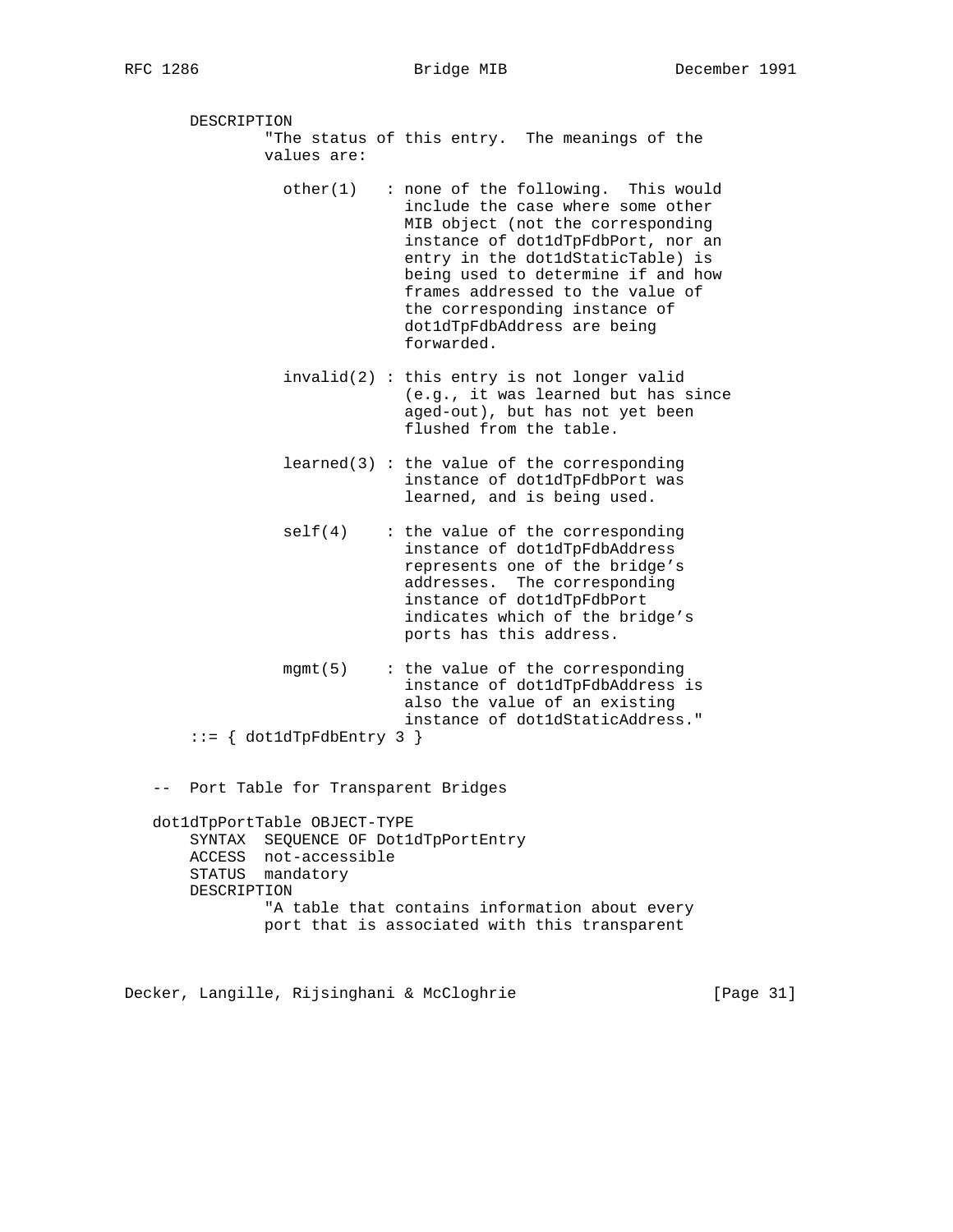```
 bridge."
      ::= { dot1dTp 4 }
  dot1dTpPortEntry OBJECT-TYPE
       SYNTAX Dot1dTpPortEntry
      ACCESS not-accessible
      STATUS mandatory
      DESCRIPTION
               "A list of information for each port of a
              transparent bridge."
       INDEX { dot1dTpPort }
      ::= { dot1dTpPortTable 1 }
  Dot1dTpPortEntry ::=
      SEQUENCE {
          dot1dTpPort
              INTEGER,
           dot1dTpPortMaxInfo
              INTEGER,
           dot1dTpPortInFrames
               Counter,
           dot1dTpPortOutFrames
               Counter,
          dot1dTpPortInDiscards
               Counter
       }
  dot1dTpPort OBJECT-TYPE
SYNTAX INTEGER
ACCESS read-only
      STATUS mandatory
      DESCRIPTION
               "The port number of the port for which this entry
               contains Transparent bridging management
               information."
      ::= { dot1dTpPortEntry 1 }
  -- It would be nice if we could use ifMtu as the size of the
  -- largest INFO field, but we can't because ifMtu is defined
  -- to be the size that the (inter-)network layer can use which
  -- can differ from the MAC layer (especially if several layers
  -- of encapsulation are used).
  dot1dTpPortMaxInfo OBJECT-TYPE
      SYNTAX INTEGER
      ACCESS read-only
      STATUS mandatory
      DESCRIPTION
```
Decker, Langille, Rijsinghani & McCloghrie [Page 32]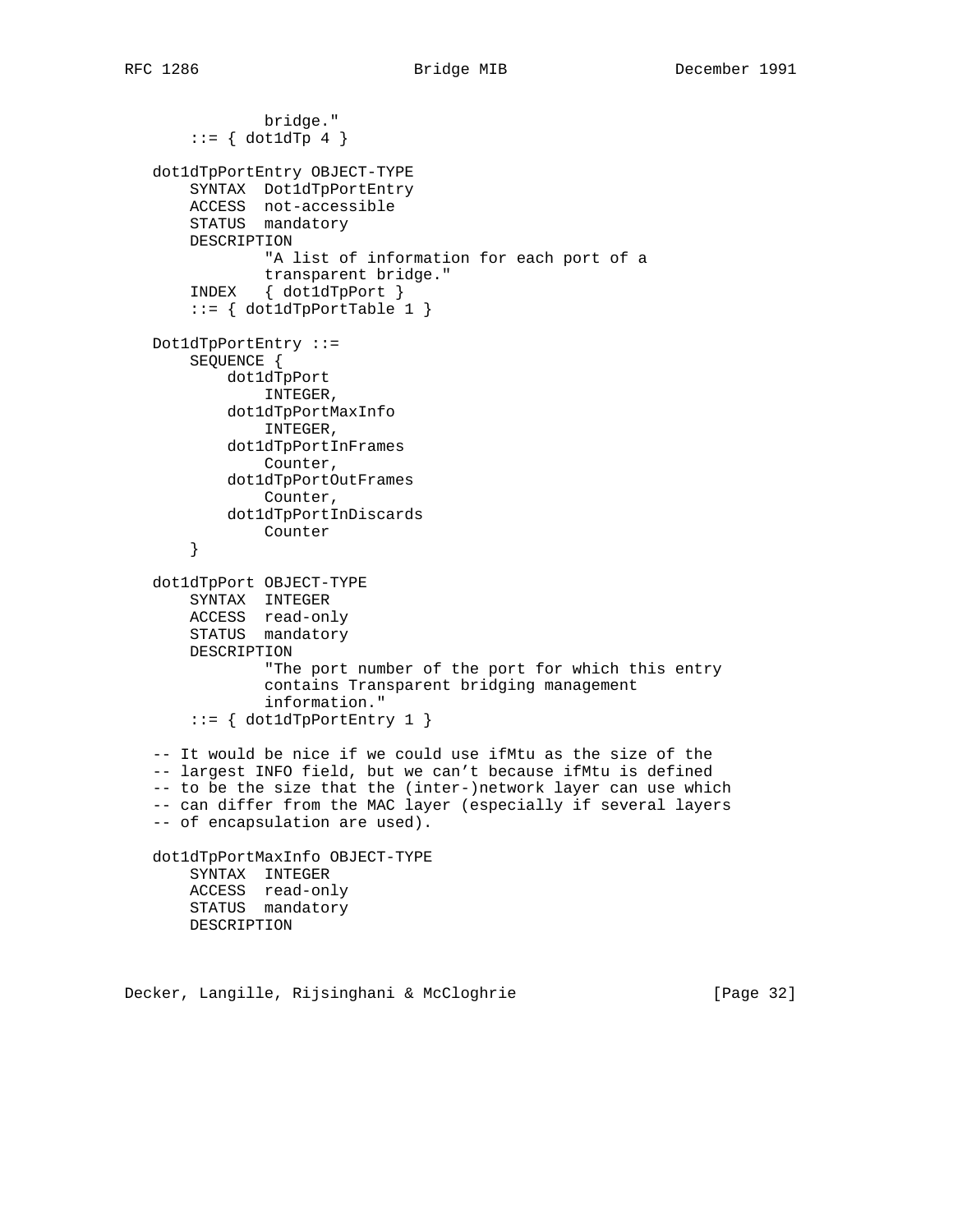```
 "The maximum size of the INFO (non-MAC) field that
            this port will receive or transmit."
   ::= { dot1dTpPortEntry 2 }
dot1dTpPortInFrames OBJECT-TYPE
    SYNTAX Counter
    ACCESS read-only
    STATUS mandatory
   DESCRIPTION
            "The number of frames that have been received by
            this port from its segment. Note that a frame
            received on the interface corresponding to this
            port is only counted by this object if and only if
            it is for a protocol being processed by the local
            bridging function."
    REFERENCE
            "P802.1d/D9, July 14, 1989: Section 6.6.1.1.3"
    ::= { dot1dTpPortEntry 3 }
dot1dTpPortOutFrames OBJECT-TYPE
   SYNTAX Counter
   ACCESS read-only
   STATUS mandatory
   DESCRIPTION
            "The number of frames that have been transmitted
            by this port to its segment. Note that a frame
            transmitted on the interface corresponding to this
            port is only counted by this object if and only if
            it is for a protocol being processed by the local
            bridging function."
    REFERENCE
            "P802.1d/D9, July 14, 1989: Section 6.6.1.1.3"
   ::= { dot1dTpPortEntry 4 }
dot1dTpPortInDiscards OBJECT-TYPE
   SYNTAX Counter
   ACCESS read-only
    STATUS mandatory
   DESCRIPTION
            "Count of valid frames received which were
            discarded (i.e., filtered) by the Forwarding
            Process."
    REFERENCE
            "P802.1d/D9, July 14, 1989: Section 6.6.1.1.3"
   ::= { dot1dTpPortEntry 5 }
```
Decker, Langille, Rijsinghani & McCloghrie [Page 33]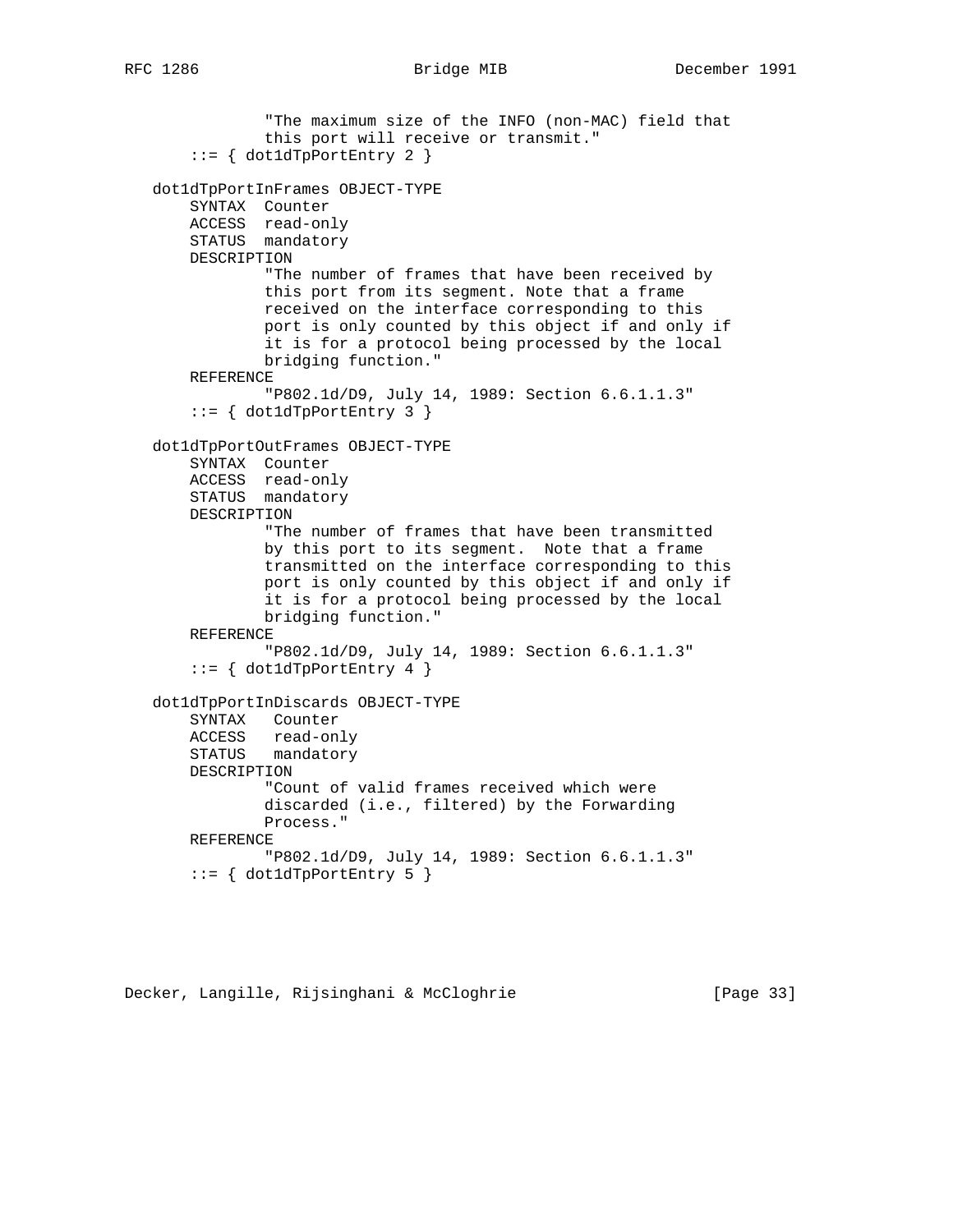-- The Static (Destination-Address Filtering) Database -- Implementation of this group is optional. dot1dStaticTable OBJECT-TYPE SYNTAX SEQUENCE OF Dot1dStaticEntry ACCESS not-accessible STATUS mandatory DESCRIPTION "A table containing filtering information configured into the bridge by (local or network) management specifying the set of ports to which frames received from specific ports and containing specific destination addresses are allowed to be forwarded. The value of zero in this table as the port number from which frames with a specific destination address are received, is used to specify all ports for which there is no specific entry in this table for that particular destination address. Entries are valid for unicast and for group/broadcast addresses." REFERENCE "P802.1d/D9, July 14, 1989: Section 6.7.2"  $::= \{ dot1dStatic 1 \}$  dot1dStaticEntry OBJECT-TYPE SYNTAX Dot1dStaticEntry ACCESS not-accessible STATUS mandatory DESCRIPTION "Filtering information configured into the bridge by (local or network) management specifying the set of ports to which frames received from a specific port and containing a specific destination address are allowed to be forwarded." REFERENCE "P802.1d/D9, July 14,1989: Section 6.7.2" INDEX { dot1dStaticAddress, dot1dStaticReceivePort }  $::= \{ dot1dStaticTable 1 \}$  Dot1dStaticEntry ::= SEQUENCE { dot1dStaticAddress MacAddress, dot1dStaticReceivePort INTEGER, dot1dStaticAllowedToGoTo

Decker, Langille, Rijsinghani & McCloghrie [Page 34]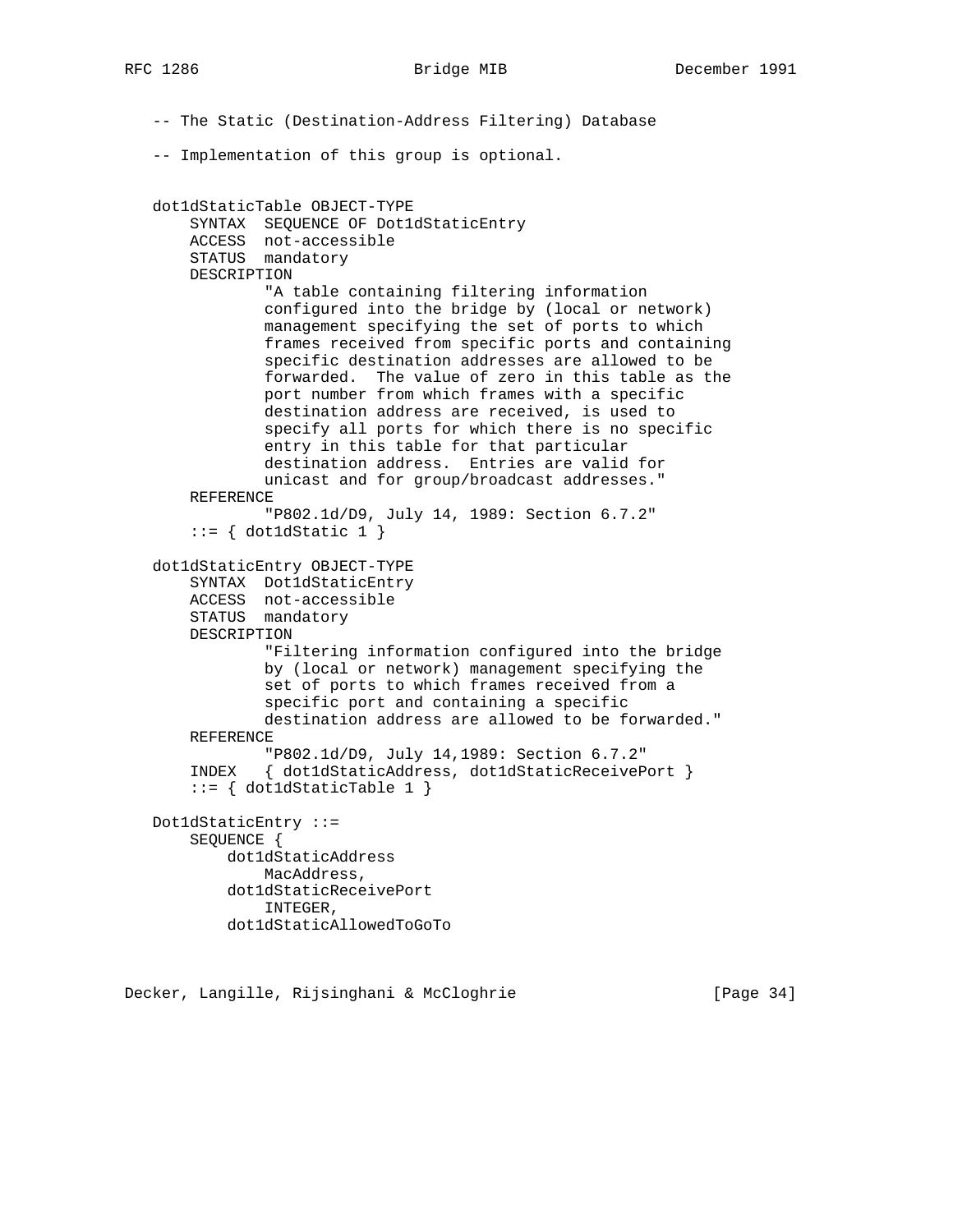OCTET STRING, dot1dStaticStatus INTEGER } dot1dStaticAddress OBJECT-TYPE SYNTAX MacAddress ACCESS read-write STATUS mandatory DESCRIPTION "The destination MAC address in a frame to which this entry's filtering information applies. This object can take the value of a unicast address, a group address or the broadcast address." REFERENCE "P802.1d/D9, July 14, 1989: Section 3.9.1, 3.9.2"  $::= \{ dot1dStaticEntry 1 \}$  dot1dStaticReceivePort OBJECT-TYPE SYNTAX INTEGER ACCESS read-write STATUS mandatory DESCRIPTION "Either the value '0', or the port number of the port from which a frame must be received in order for this entry's filtering information to apply. A value of zero indicates that this entry applies on all ports of the bridge for which there is no other applicable entry." ::= { dot1dStaticEntry 2 } dot1dStaticAllowedToGoTo OBJECT-TYPE SYNTAX OCTET STRING ACCESS read-write STATUS mandatory DESCRIPTION "The set of ports to which frames received from a specific port and destined for a specific MAC address, are allowed to be forwarded. Each octet within the value of this object specifies a set of eight ports, with the first octet specifying ports 1 through 8, the second octet specifying ports 9 through 16, etc. Within each octet, the most significant bit represents the lowest numbered port, and the least significant bit represents the highest numbered port. Thus, each port of the bridge is represented by a single bit within the value of this object. If that bit has a value of

Decker, Langille, Rijsinghani & McCloghrie [Page 35]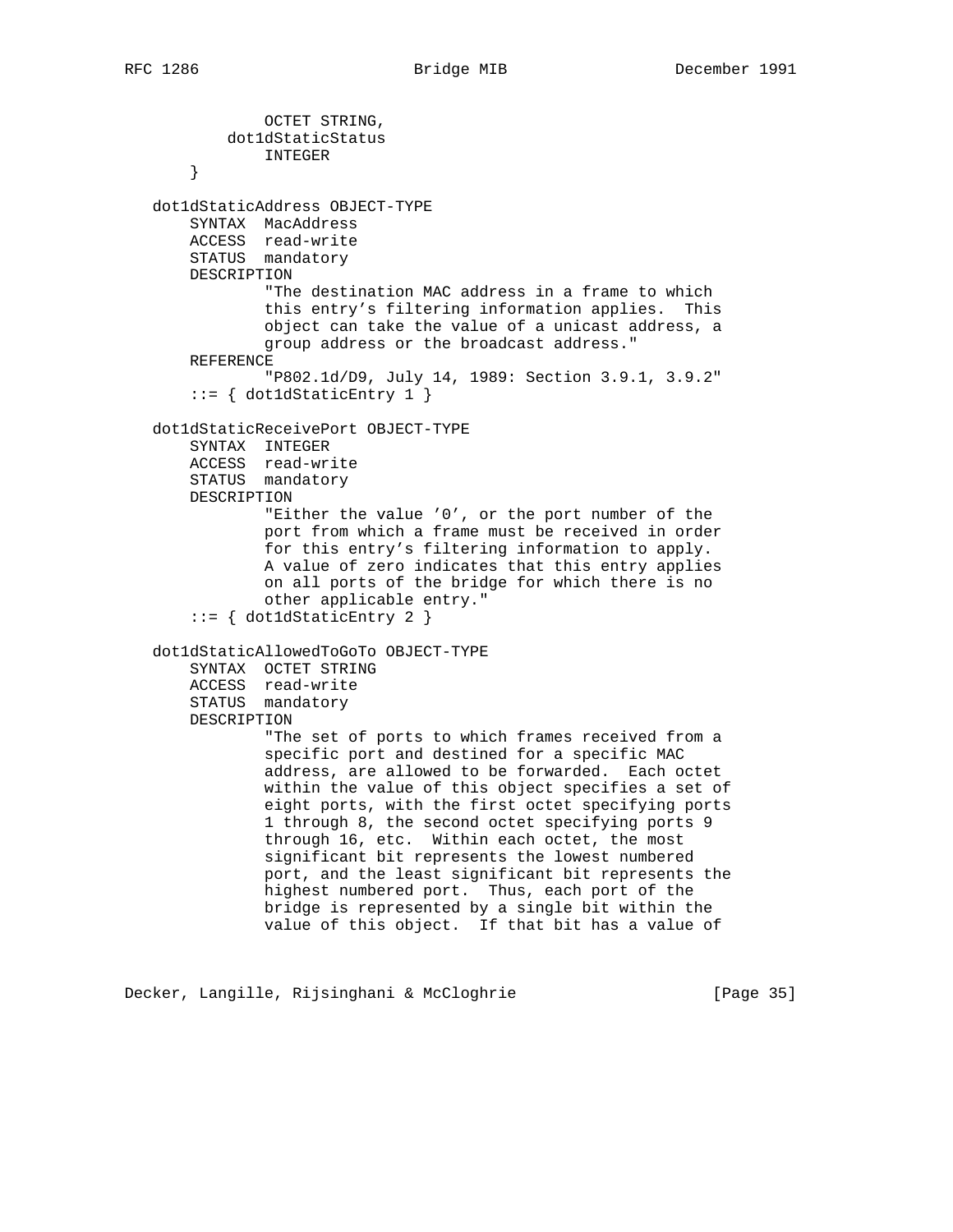'1' then that port is included in the set of ports; the port is not included if its bit has a value of '0'. (Note that the setting of the bit corresponding to the port from which a frame is received is irrelevant.)" ::= { dot1dStaticEntry 3 } dot1dStaticStatus OBJECT-TYPE SYNTAX INTEGER { other(1), invalid(2), permanent(3), deleteOnReset(4), deleteOnTimeout(5)<br>} } ACCESS read-write STATUS mandatory DESCRIPTION "This object indicates the status of this entry.  $other(1)$  - this entry is currently in use but the conditions under which it will remain so are different from each of the following values.  $invalid(2)$  - writing this value to the object removes the corresponding entry. permanent(3) - this entry is currently in use and will remain so after the next reset of the bridge. deleteOnReset(4) - this entry is currently in use and will remain so until the next reset of the bridge. deleteOnTimeout(5) - this entry is currently in use and will remain so until it is aged out." ::= { dot1dStaticEntry 4 } -- Traps for use by Bridges -- Traps for the Spanning Tree Protocol newRoot TRAP-TYPE ENTERPRISE dot1dBridge DESCRIPTION "The newRoot trap indicates that the sending agent has become the new root of the Spanning Tree; the trap is sent by a bridge soon after its election as the new root, e.g., upon expiration of the Topology Change Timer immediately subsequent to

Decker, Langille, Rijsinghani & McCloghrie [Page 36]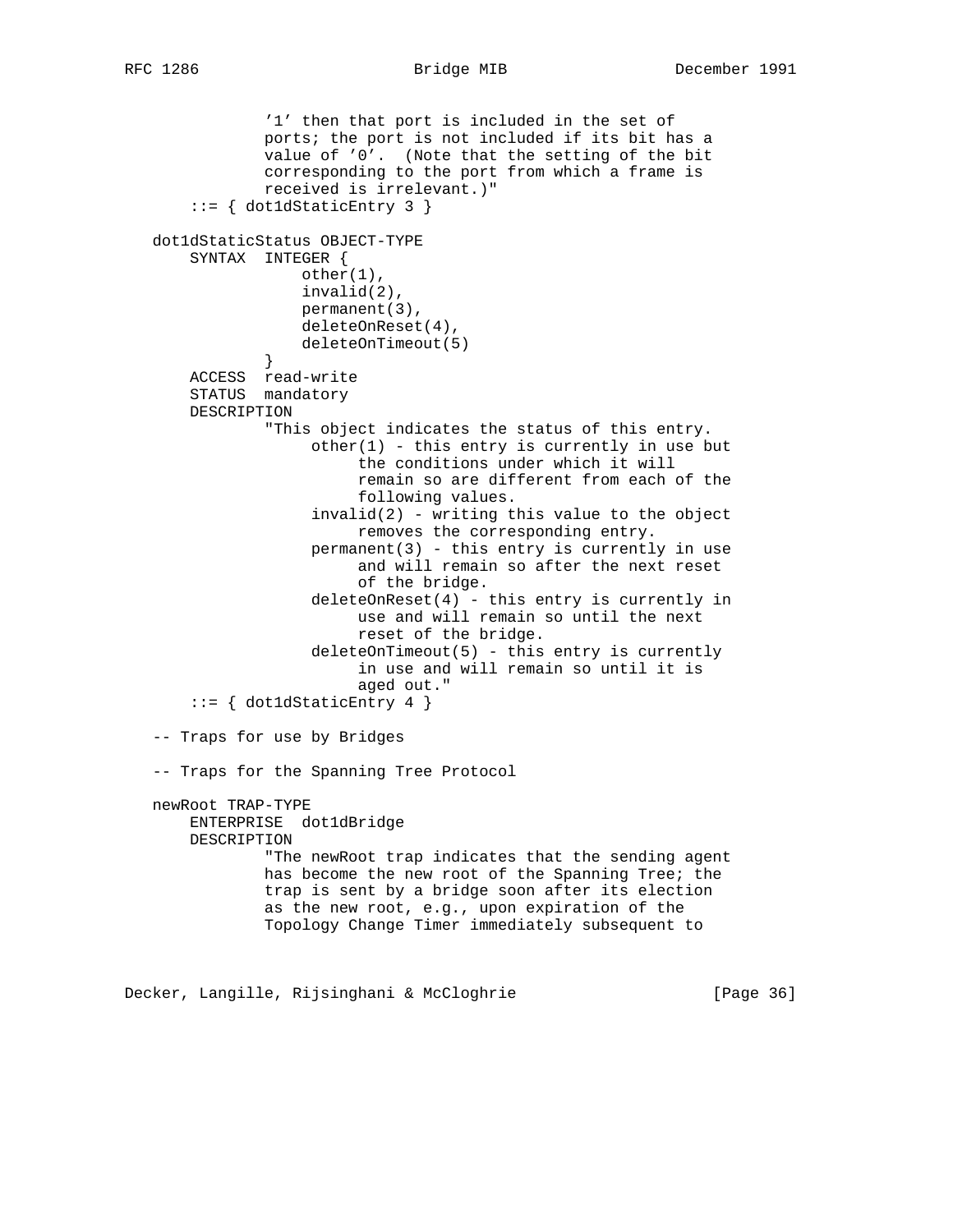```
 its election."
    ::= 1
topologyChange TRAP-TYPE
    ENTERPRISE dot1dBridge
    DESCRIPTION
            "A topologyChange trap is sent by a bridge when
            any of its configured ports transitions from the
            Learning state to the Forwarding state, or from
            the Forwarding state to the Blocking state. The
            trap is not sent if a newRoot trap is sent for the
            same transition."
   : := 2
```
END

6. Acknowledgments

 This document was produced on behalf of the Bridge Sub-Working Group of the SNMP Working Group of the Internet Engineering Task Force. Over the course of its deliberations, the working group received four separate documents for consideration as the basis for its work. The first was submitted by Stan Froyd of Advanced Computer Communications; the second by Richard Fox of SynOptics; the third by Eric Decker of cisco Inc. and Keith McCloghrie of Hughes LAN Systems; and the fourth by Paul Langille and Anil Rijsinghani of Digital Equipment Corp. After considering the submissions, the working group chose to proceed with a document formed as a conjunction of the latter two submissions. This document is the result.

 The authors wish to thank the members of the Bridge Working Group for their many comments and suggestions which improved this effort. In particular, Fred Baker (chairman of the working group) of ACC, Steve Sherry of Xyplex, and Frank Kastenholz of Clearpoint Research Corp. Others members of the Bridge Working Group who contributed to this effort are:

 Bill Anderson, Mitre Karl Auerbach, Epilogue Fred Baker, ACC (chair) Terry Bradley, Wellfleet Ted Brunner, Bellcore Jeffrey Buffum, Apollo Chris ChioTasso, Fibronics Anthony Chung, HLS Chuck Davin, MIT-LCS Andy Davis, Spider Eric Decker, cisco

Decker, Langille, Rijsinghani & McCloghrie [Page 37]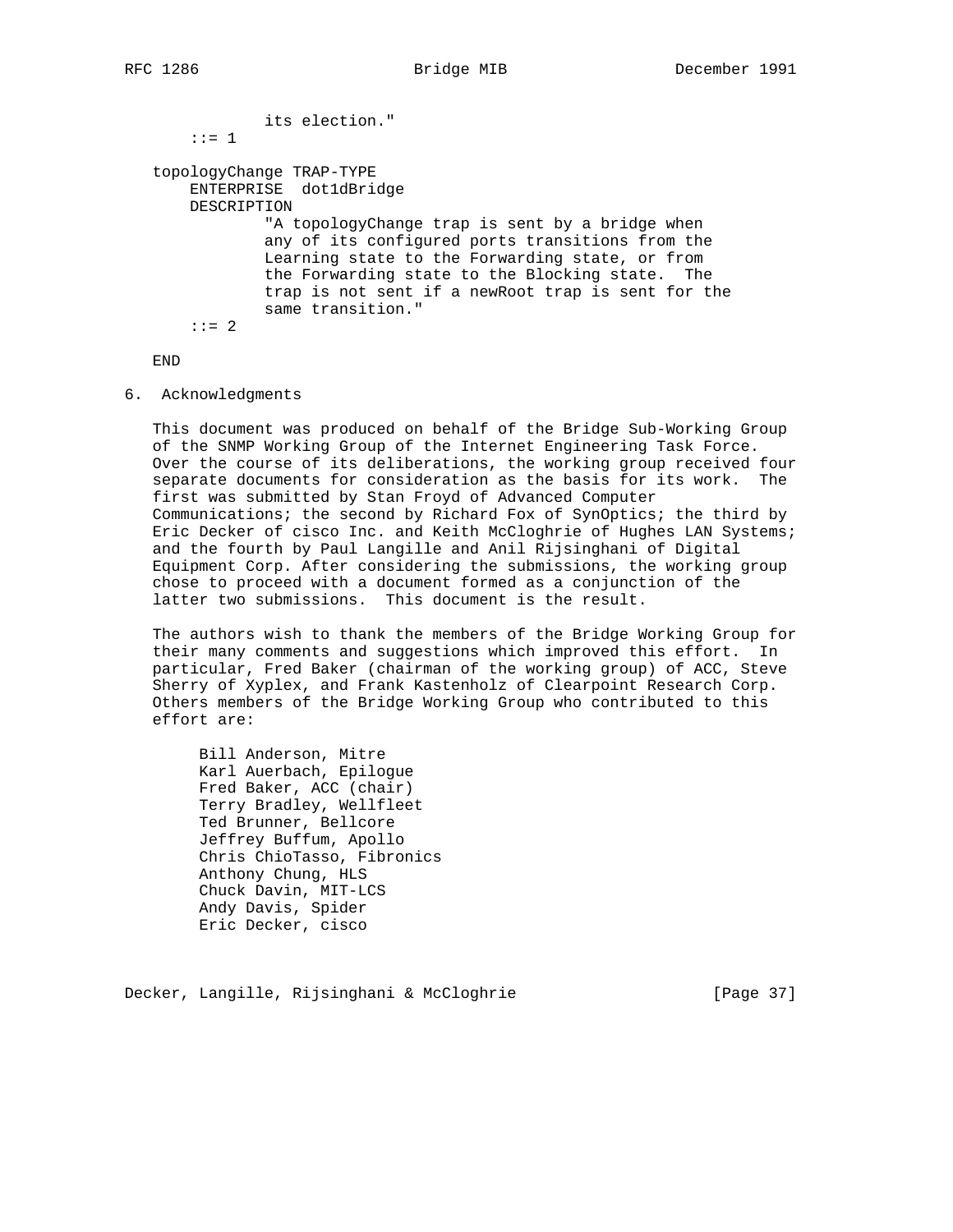Nadya El-Afandi, Network Systems Gary Ellis,HP/Apollo Richard Fox, SynOptics Stan Froyd, ACC Frank Kastenholz, Clearpoint Research Shirnshon Kaufman, Jim Kinder, Fibercom Cheryl Krupczak,NCR Paul Langille, Digital Peter Lin,Vitalink Keith McCloghrie, HLS Donna McMaster, SynOptics Dave Perkins, 3Com Jim Reinstedler, Ungermann Bass Anil Rijsinghani, Digital Mark Schaefer, David Systems Steve Sherry, Xyplex Bob Stewart, Xyplex Emil Sturniolo, Kevin Synott, Retix Ian Thomas, Chipcom Maurice Turcott, Racal Fei Xu,

# 7. References

- [1] Cerf, V., "IAB Recommendations for the Development of Internet Network Management Standards", RFC 1052, NRI, April 1988.
- [2] Cerf, V., "Report of the Second Ad Hoc Network Management Review Group", RFC 1109, NRI, August 1989.
- [3] Rose M., and K. McCloghrie, "Structure and Identification of Management Information for TCP/IP-based internets", RFC 1155, Performance Systems International, Hughes LAN Systems, May 1990.
- [4] McCloghrie K., and M. Rose, "Management Information Base for Network Management of TCP/IP-based internets", RFC 1156, Hughes LAN Systems, Performance Systems International, May 1990.
- [5] Case, J., Fedor, M., Schoffstall, M., and J. Davin, "Simple Network Management Protocol", RFC 1157, SNMP Research, Performance Systems International, Performance Systems International, MIT Laboratory for Computer Science, May 1990.
- [6] McCloghrie K., and M. Rose, Editors, "Management Information Base for Network Management of TCP/IP-based internets", RFC 1213, Performance Systems International, March 1991.

Decker, Langille, Rijsinghani & McCloghrie [Page 38]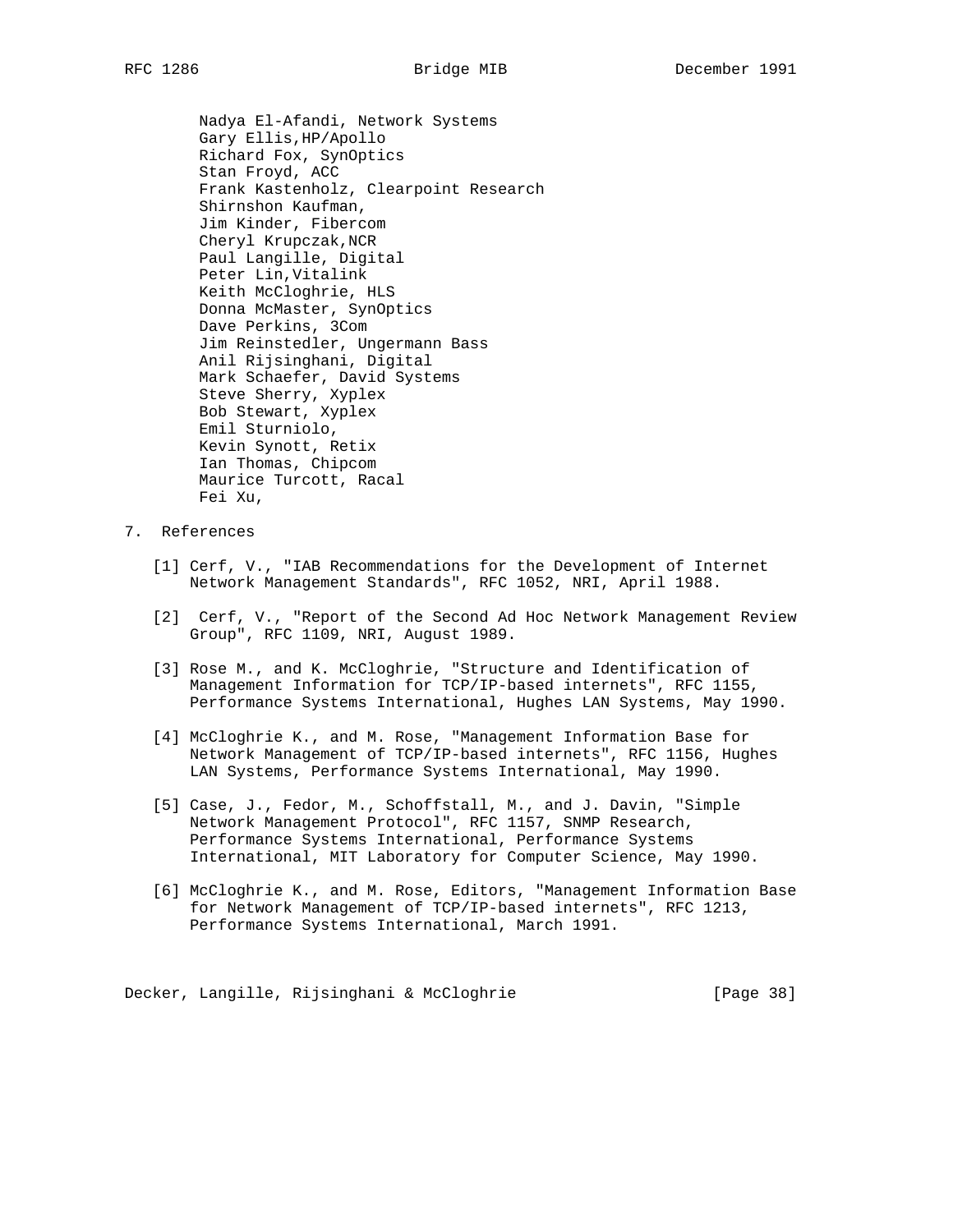- [7] Information processing systems Open Systems Interconnection Specification of Abstract Syntax Notation One (ASN.1), International Organization for Standardization, International Standard 8824, December 1987.
- [8] Information processing systems Open Systems Interconnection Specification of Basic Encoding Rules for Abstract Notation One (ASN.1), International Organization for Standardization, International Standard 8825, December 1987.
- [9] Rose, M., and K. McCloghrie, Editors, "Concise MIB Definitions", RFC 1212, Performance Systems International, Hughes LAN Systems, March 1991.
- [10] Rose, M., Editor, "A Convention for Defining Traps for use with the SNMP", RFC 1215, Performance Systems International, March 1991.
- [11] ANSI/IEEE Draft P802.1d/D9 MAC Bridges, "IEEE Project 802 Local and Metropolitan Area Networks", July 14, 1989.
- [12] I.B.M. Token Ring Architecture Reference.
- [13] ISO DIS 10038 MAC Bridges.
- [14] ANSI/IEEE P802.1x/P802.5x, "Proposed Draft Local Area Network Standard -- MAC Bridges, Source Routing Supplement", IEEE Project 802, September 1990.
- [15] ANSI/IEEE 802.1y, "Source Routing Tutorial for End System Operation", September 1990.
- 8. Security Considerations

Security issues are not discussed in this memo.

Decker, Langille, Rijsinghani & McCloghrie [Page 39]